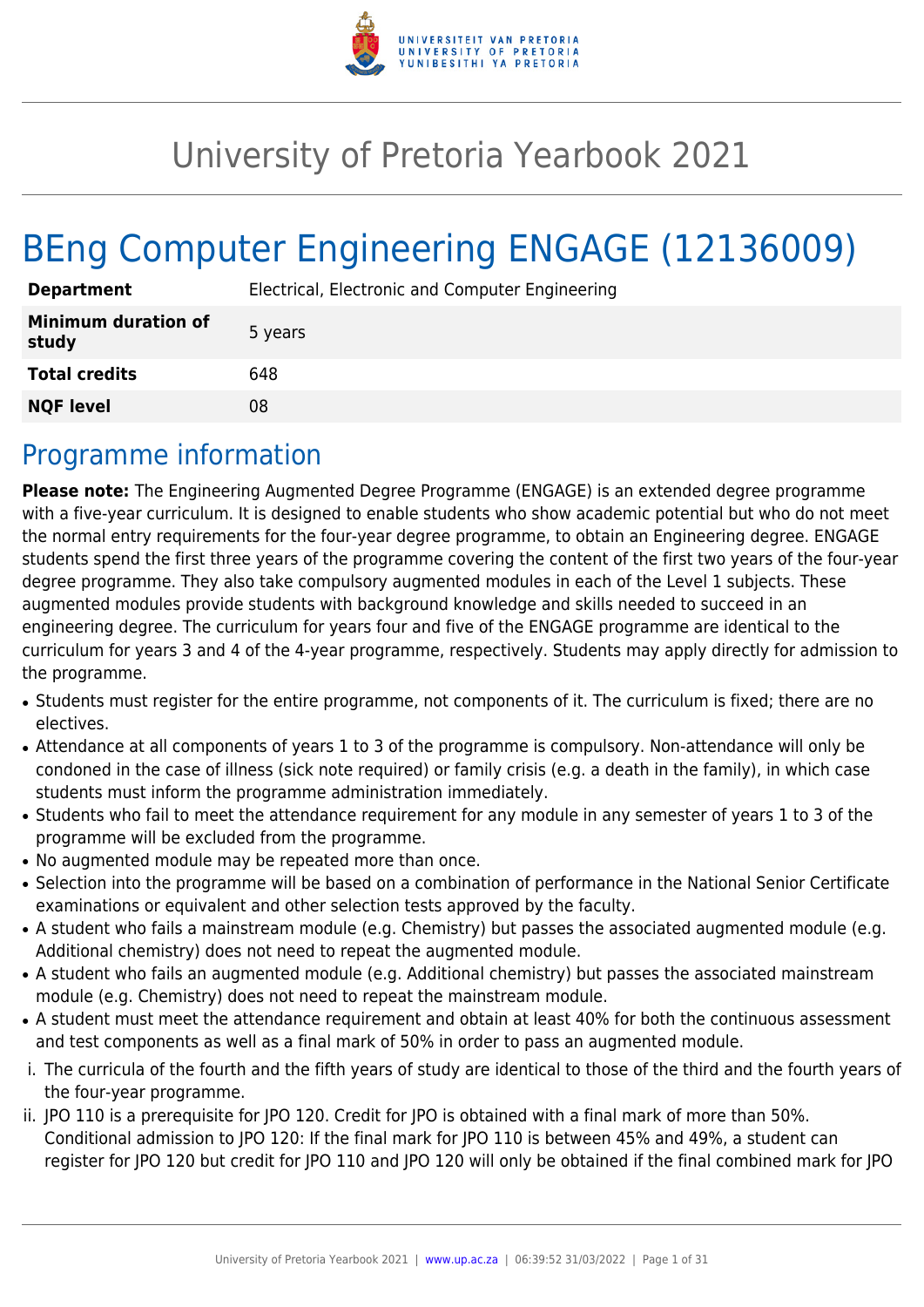

110 and JPO 120 is above 50%.

**Please note:** All students will be required to successfully complete JCP 203, Community-based project 203, as part of the requirements for the BEng degree. A student may register for the module during any of the years of study of the programme, but preferably not during the first or the final year of study.

### **Learning outcomes of the BEng degree:**

A graduate in engineering should be able to apply the following skills on an advanced level:

- a. Engineering problem solving.
- b. Application of specialist and fundamental knowledge, with specific reference to mathematics, basic sciences and engineering sciences.
- c. Engineering design and synthesis.
- d. Investigation, experimentation and data analysis.
- e. Engineering methods, skills, tools and information technology.
- f. Professional and general communication.
- g. Awareness and knowledge of the impact of engineering activity on society and the physical environment.
- h. Work in teams and in multidisciplinary environments.
- i. An awareness and ability for lifelong learning.
- j. An awareness and knowledge of principles of professional ethics and practice.
- k. Awareness and knowledge of engineering management principles and economic decision-making.

### **Learning contents of the BEng programmes:**

Six essential knowledge areas are included in the syllabi of the programmes. The typical representation of each knowledge area as a percentage of the total contents of an undergraduate programme is given in brackets ( ) in the list below. This percentage varies for the different study directions, but conforms in all instances to the minimum knowledge area content as stipulated by ECSA. Knowledge areas:

- a. Mathematics, including numerical methods and statistics (13%)
- b. Basic sciences: the natural sciences essential to the programme (15%)
- c. Engineering sciences (40%)
- d. Engineering design and synthesis (16%)
- e. Computing and information technology (5%)
- f. Complementary studies: communication, economy, management, innovation, environmental impact, ethics, engineering practice (11%).

## Admission requirements

- The closing date is an administrative admission guideline for non-selection programmes. Once a non-selection programme is full and has reached the institutional targets, then that programme will be closed for further admissions, irrespective of the closing date. However, if the institutional targets have not been met by the closing date, then that programme will remain open for admissions until the institutional targets are met.
- The following persons will be considered for admission: Candidates who are in possession of a certificate that is deemed by the University to be equivalent to the required National Senior Certificate (NSC) with university endorsement; candidates who are graduates from another tertiary institution or have been granted the status of a graduate of such an institution, and candidates who are graduates of another faculty at the University of Pretoria.
- Life Orientation is excluded when calculating the APS.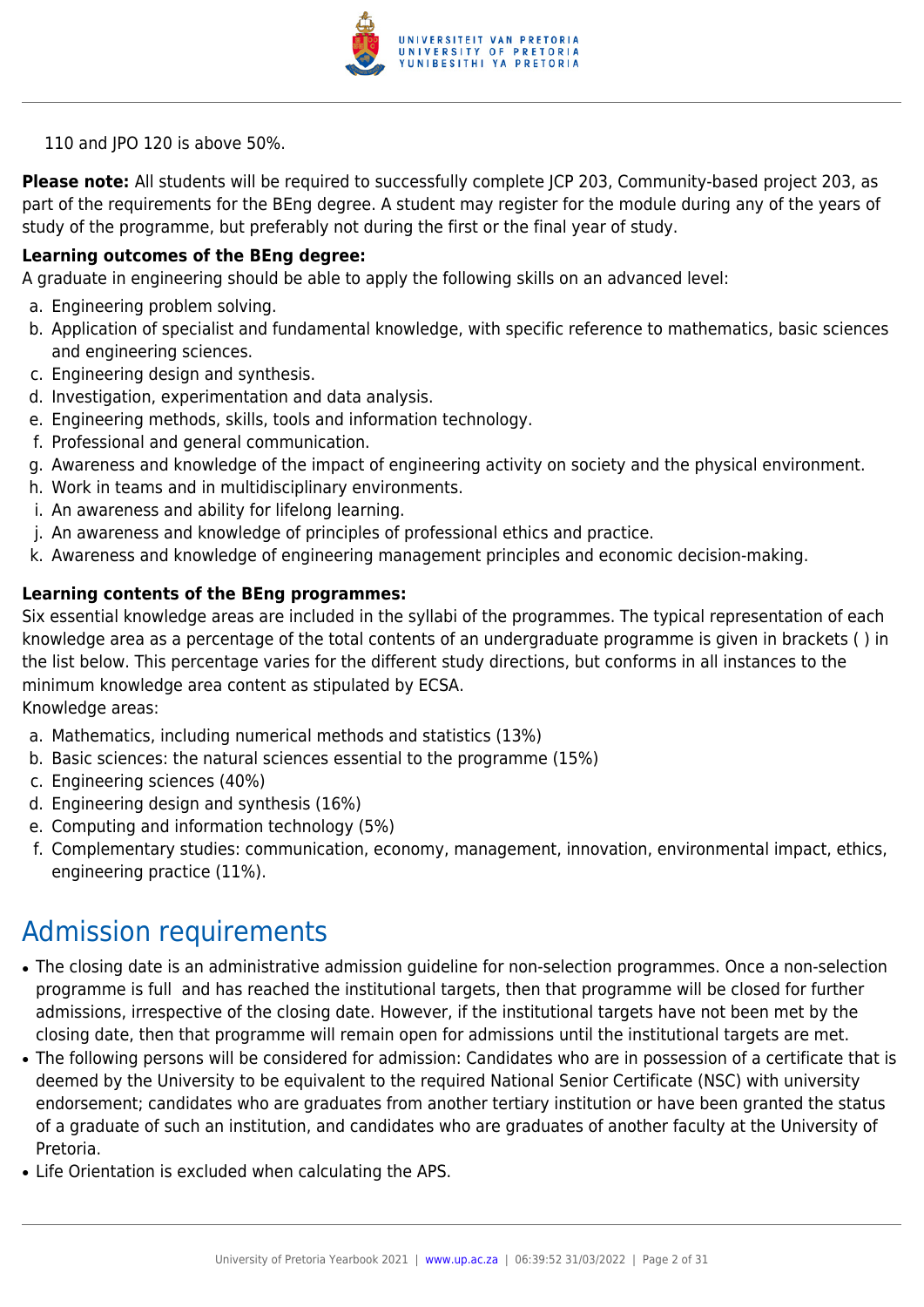

- Grade 11 results are used for the conditional admission of prospective students.
- A valid qualification with admission to degree studies is required.
- Minimum subject and achievement requirements, as set out below, are required.
- Conditional admission to the four-year programmes in the School of Engineering is guaranteed only if a prospective student complies with ALL the requirements as indicated in the table.
- Admission to ENGAGE in the School of Engineering will be determined by the NSC results, achievement levels of 5 for Mathematics and 5 for Physical Sciences, and an achievement level of 5 for English, together with an APS of 30.
- Students may apply directly to be considered for the ENGAGE programme.
- All lectures at the University of Pretoria are presented in English only.

**Note:** The Engineering Council of South Africa (ECSA) accredits our programmes and our degrees meet the requirements for Professional Engineers in SA.

### **Transferring students**

### **Candidates previously registered for the BSc – Extended programme**

The Admissions Committee of the faculty considers applications of candidates who were previously registered for the BSc – Extended programme, on grounds of their NSC results as well as academic merit. Such students will only be considered for the four-year programme if they have passed all the prescribed modules and obtained a minimum of 65% in the Mathematics, Physics and Chemistry modules, respectively.

### **Candidates previously registered at UP or at another university**

The faculty's Admissions Committee considers applications of candidates who have already completed the final NSC examination and/or were previously registered at UP or at another university, on grounds of their NSC results as well as academic merit. Candidates who were dismissed from other faculties or universities will not be considered.

### **Candidates previously registered at a teacher's college or university of technology**

The faculty's Admissions Committee considers the application of these candidates on the grounds of their NSC results as well as academic merit.

### **Qualifications from countries other than South Africa**

- Citizens from countries other than South Africa and South African citizens with foreign qualifications must comply with all the other admission requirements and the prerequisites for subjects/modules.
- In addition to meeting the admission requirements, it may be expected from candidates to write the TOEFL, **IELTS or SAT,** if required.
- Candidates must have completed the National Senior Certificate with admission to degree studies or a certificate of conditional exemption on the basis of a candidate's foreign qualifications, the so-called "Immigrant" or "Foreign Conditional Exemption". The only condition for the "Foreign Conditional Exemption" that is accepted is: 'completion of the degree course'. The exemption certificate is obtainable from Universities South Africa (USAf). Detailed information is available on the website at [click here.](http://mb.usaf.ac.za)

### **University of Pretoria website: [click here](http://www.up.ac.za/ebit)**

**Minimum requirements Achievement level**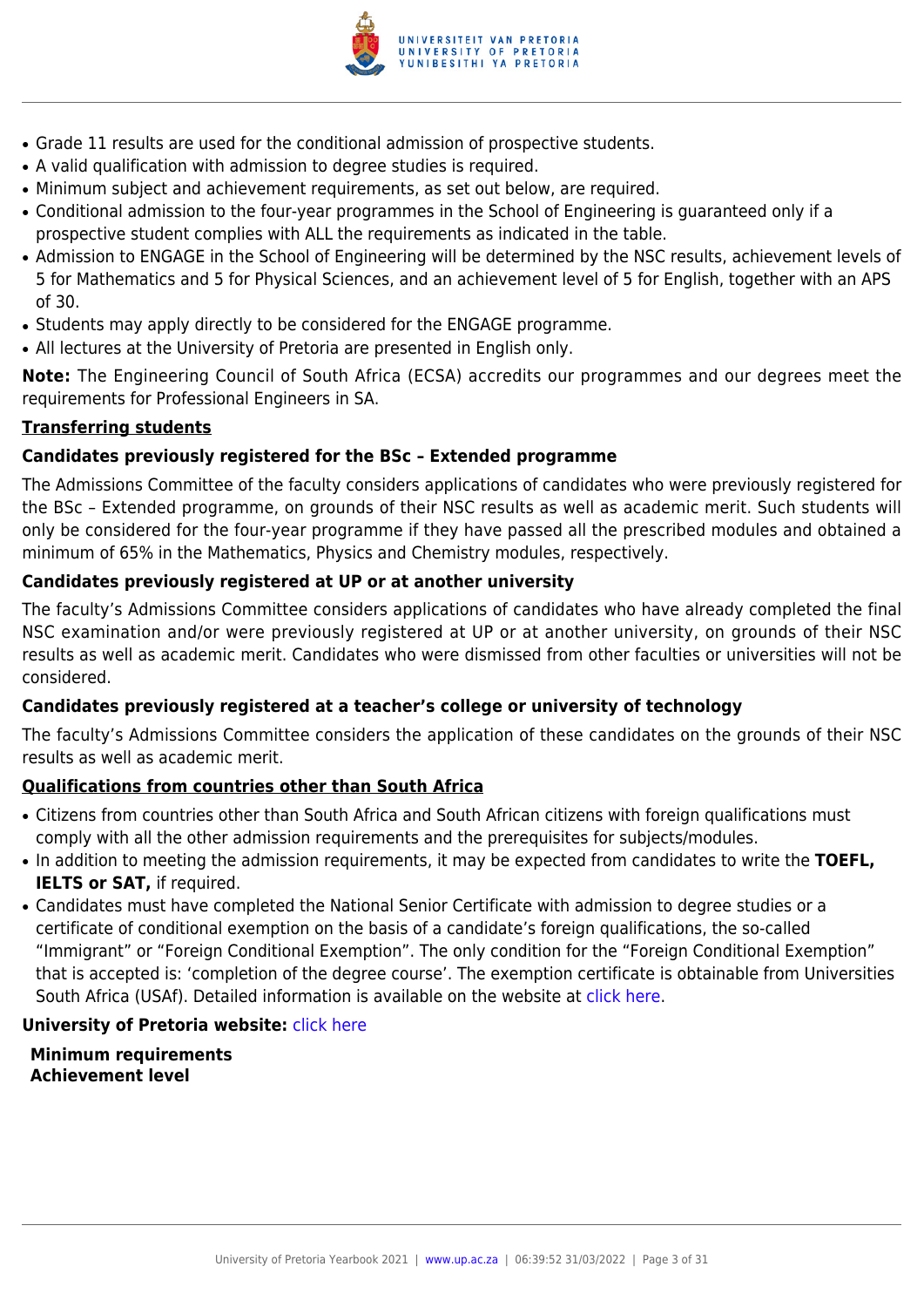

| <b>English Home</b><br>Language or<br><b>English First</b><br><b>Additional</b><br>Language |          | <b>Mathematics</b> |          | <b>Physical Sciences</b> |             | <b>APS</b> |
|---------------------------------------------------------------------------------------------|----------|--------------------|----------|--------------------------|-------------|------------|
| NSC/IEB                                                                                     | AS Level | NSC/IEB            | AS Level | NSC/IEB                  | AS<br>Level |            |
| 5                                                                                           |          | 5                  |          | 5                        |             | 30         |

\* Cambridge A level candidates who obtained at least a D in the required subjects, will be considered for admission. Students in the Cambridge system must offer both Physics AND Chemistry with performance at the level specified for NSC Physical Sciences in the table above.

\* International Baccalaureate (IB) HL candidates who obtained at least a 4 in the required subjects, will be considered for admission. Students in the IB system must offer both Physics AND Chemistry with performance at the level specified for NSC Physical Sciences in the table above.

## Promotion to next study year

### **Promotion to the second semester of the first year and to the second year of study (Eng. 14)**

- a. A new first-year student who has failed in all the prescribed modules of the programme at the end of the first semester, is excluded from studies in the School of Engineering. A student who is registered for the Engineering Augmented Degree Programme and has passed only 8 credits will also be excluded.
- b. A student who complies with all the requirements of the first year of study, is promoted to the second year of study.
- c. A student who has not passed at least 70% of the credits of the first year of study after the November examinations, must reapply for admission should he/she intend to proceed with his/her studies. Application on the prescribed form must be submitted to the Student Administration of the School of Engineering not later than 11 January. Late applications will be accepted only in exceptional circumstances after approval by the Dean. Should first-year students be readmitted, conditions of readmission will be determined by the Admissions Committee.
- d. Students who have not passed all the prescribed modules at first year level (level 100), as well as students who are readmitted in terms of Faculty Regulations must register for the outstanding first-year level (level-100) modules.
- e. A student who is repeating his or her first year, may, on recommendation of the relevant heads of department and with the approval of the Dean, be permitted to enroll for modules of the second-year of study in addition to the first-year modules which he or she failed, providing that he or she complies with the prerequisites for the second-year modules and no timetable clashes occur. Students on the ENGAGE programme may, following the same procedure, be permitted to enrol for level-200 modules in addition to the level-100 modules which he/she failed providing that he/she complies with the prerequisites for the modules at 200-level and no timetable clashes occur. On recommendation of the relevant head of department and with special permission from the Dean, permission may be granted to exceed the prescribed number of credits. The total number of credits which may be approved may not exceed the normal number of credits per semester by more than 16 credits.
- f. Students in Computer, Electrical and Electronic Engineering, who fail a first-year module for the second time, forfeit the privilege of registering for any modules of an advanced year of study.

### **Please note:**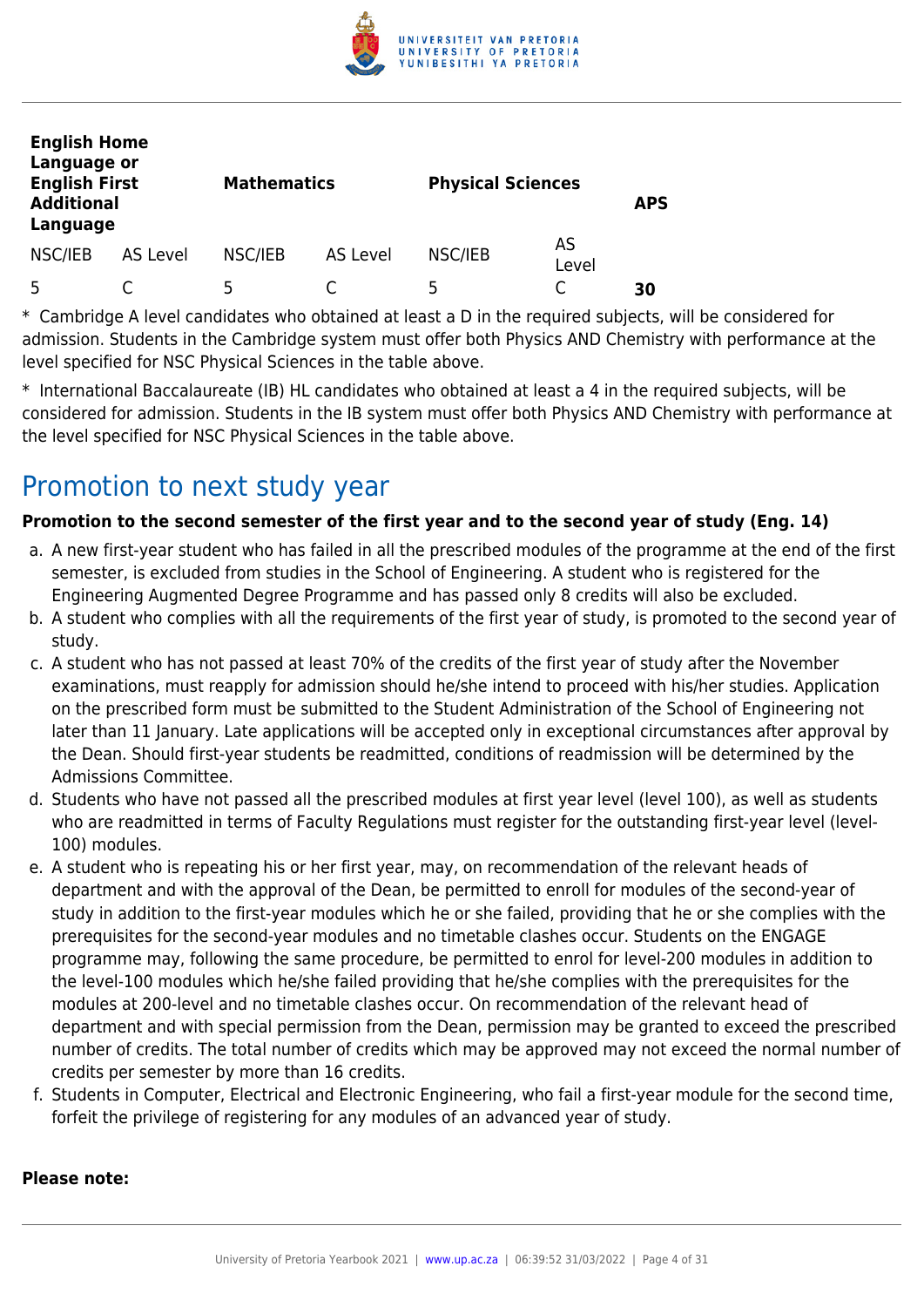

- i. From the second year of study each student should be in possession of an approved calculator. It is assumed that each student will have easy access to a laptop computer.
- ii. Students who intend transferring to Mining Engineering, must familiarise themselves with the stipulations set out in the syllabi of PWP 121 Workshop practice 121.

### **Promotion to the third year of study of the Four-year Programme, as well as to the third and the fourth years of study of the ENGAGE Programme. In case of the fourth year of study of the ENGAGE Programme, the words "first", "second" and "third" must be substituted with the words "second", "third" and "fourth" respectively. (Eng. 15)**

- a. A student who complies with all the requirements of the second year of study, is promoted to the third year of study.
- b. A student must pass all the prescribed modules at first year level (level 100) before he or she is admitted to any module at third year level (level 300).
- c. A student who is repeating his or her second year must register for all the second-year modules still outstanding. Such a student may, on recommendation of the relevant head of department and with the approval of the Dean, be permitted to enroll for modules of the third year of study in addition to the secondyear modules which he or she failed, providing that he or she complies with the prerequisites for the thirdyear modules and no timetable clashes occur. On recommendation of the relevant head of department, and with special permission from the Dean, permission may be granted to exceed the prescribed number of credits. The total number of credits which may be approved may not exceed the normal number of credits per semester by more than 16 credits.
- d. Students in Computer, Electrical and Electronic Engineering who fail a second-year module for the second time forfeit the privilege of registering for any modules of the third year of study.
- e. Students who intend transferring to Mining Engineering must familiarise themselves with the stipulations set out in the syllabi of PWP 120 Workshop practice 120, as well as PPY 317 Practical training 317.

### **Promotion to the fourth year of study of the Four-year Programme, as well as to the fifth year of study of the ENGAGE Programme. In case of the fifth year of study of the ENGAGE Programme, the words "second", "third" and "fourth" must be substituted with the words "third", "fourth" and "fifth" respectively. (Eng. 16)**

- a. A student who complies with all the requirements of the third year of study is promoted to the fourth year of study. A student who does not comply with all the requirements but who is able to register for all outstanding modules in order to complete the degree programme, may at registration be promoted to the fourth year of study.
- b. A student must pass all the prescribed modules of the second year of study, before he or she is admitted to any module of the fourth year of study.
- c. A student who has not passed all the prescribed modules of the third year of study, must register for the outstanding modules. A student may be admitted by the Dean, on the recommendation of the relevant head of department, to modules of the fourth year of study, in addition to the outstanding third-year modules, provided that he or she complies with the prerequisites of the fourth-year modules and no timetable clashes occur. The total number of credits per semester for which a student registers may not exceed the normal number of credits per semester by more than 16 credits. In exceptional cases, the Dean may, on recommendation of the relevant head of department, permit a student to exceed the above limit.
- d. Students in Computer, Electrical and Electronic Engineering who fail a third-year module for the second time,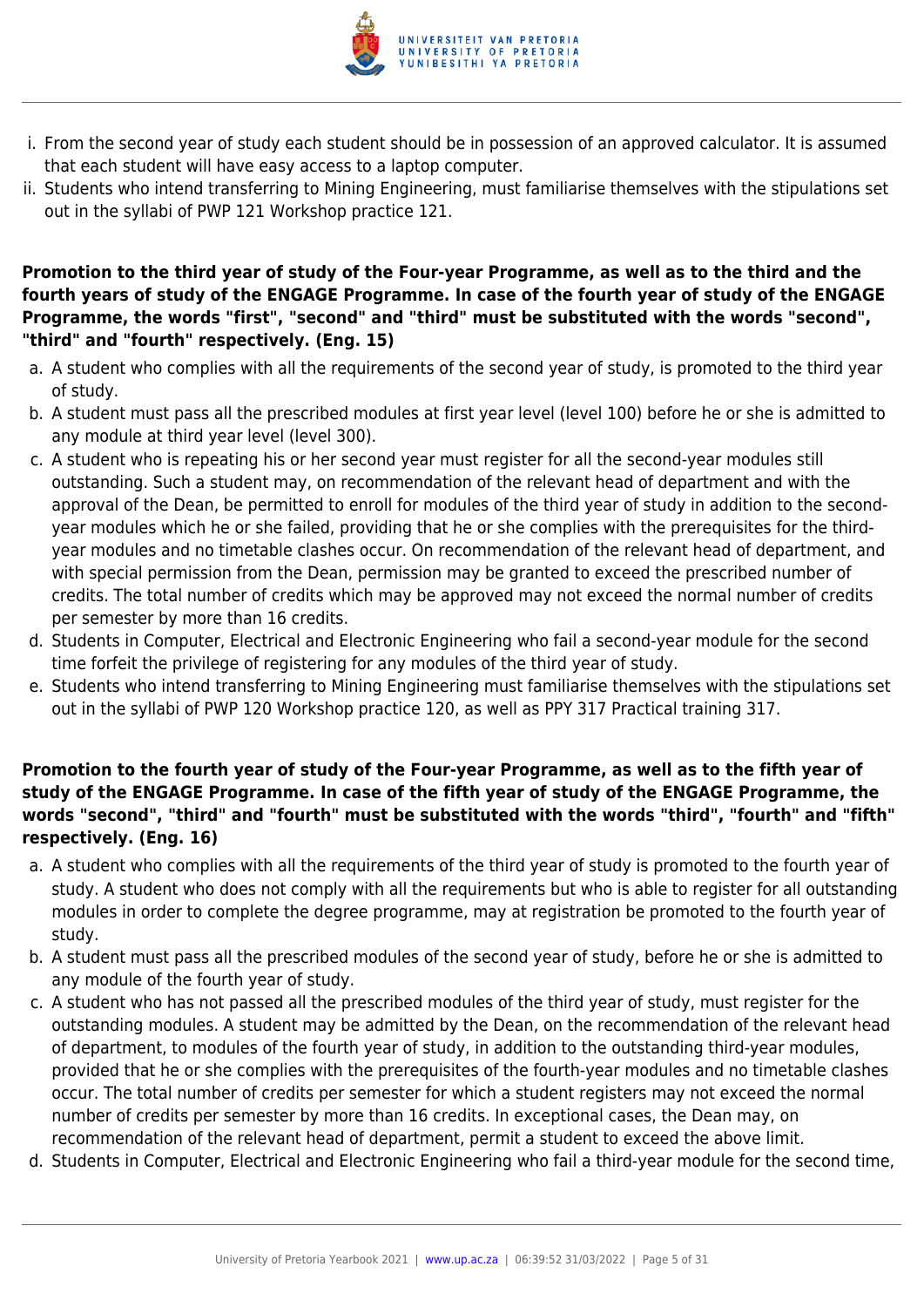

forfeit the privilege of registering for any modules of the fourth year of study.

## Pass with distinction

- a. A student graduates with distinction if:
- i. no module of the third or fourth year of study of the four year programme or of the fourth or fifth year of the ENGAGE programme was repeated and a weighted average of at least 75% was obtained in one year in all the modules of the final year of study; and
- ii. the degree programme was completed within the prescribed four years for the four year programme and within the prescribed five years of the ENGAGE programme.
- b. Exceptional cases to the above will be considered by the Dean.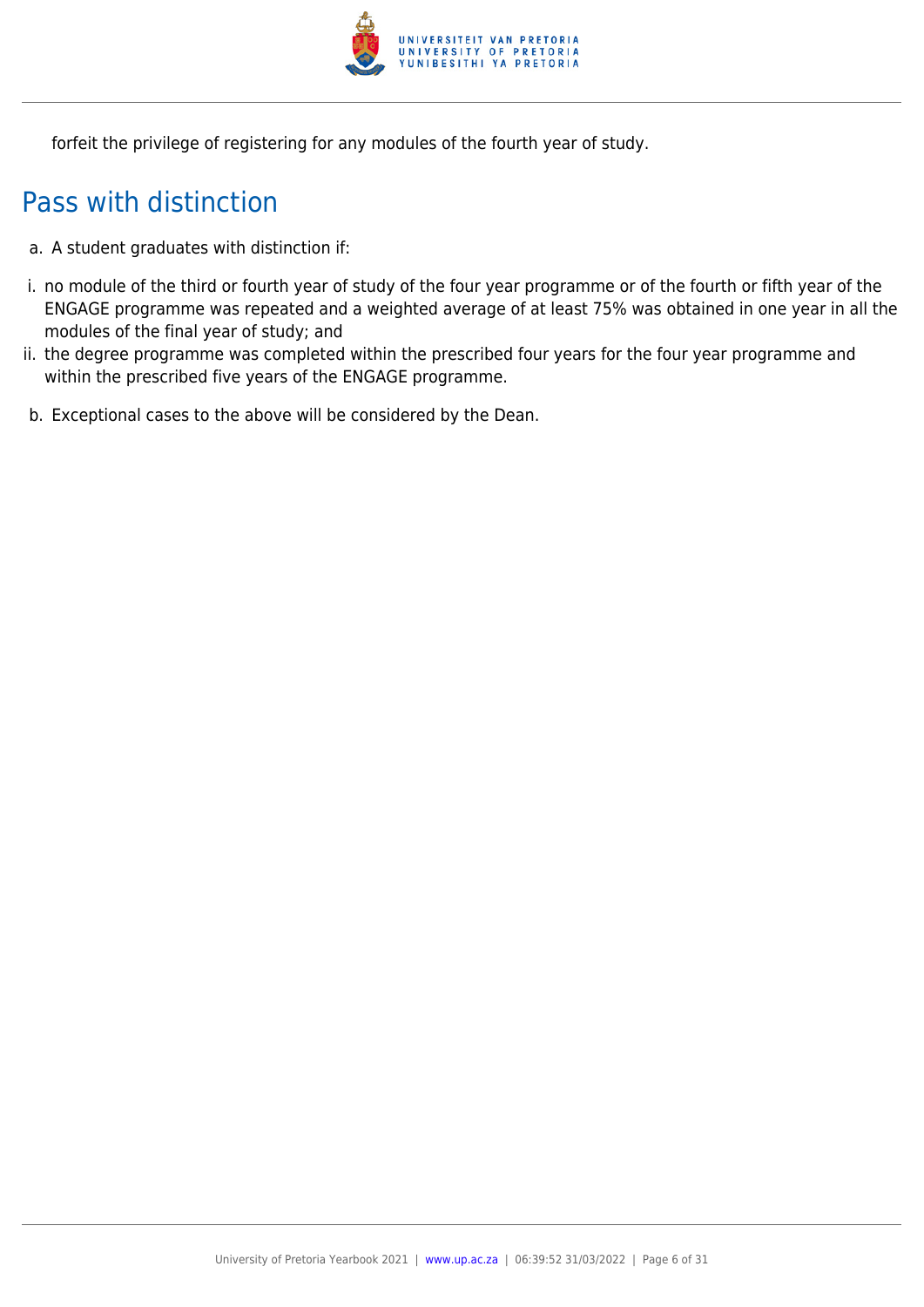

## Curriculum: Year 1

### **Minimum credits: 128**

**Please Note:** COS 222 was replaced by COS 122 as from 2017 onward. Those students who have already passed COS 222, will receive credit for COS 122.

### **Fundamental modules**

### **Academic orientation 112 (UPO 112)**

| <b>Module credits</b>         | 0.00                           |
|-------------------------------|--------------------------------|
| <b>NQF Level</b>              | 00                             |
| <b>Language of tuition</b>    | Module is presented in English |
| <b>Department</b>             | <b>EBIT Deans Office</b>       |
| <b>Period of presentation</b> | Year                           |

### **Core modules**

### **Information technology practice 121 (EIW 121)**

| <b>Module credits</b>         | 8.00                                            |
|-------------------------------|-------------------------------------------------|
| <b>NQF Level</b>              | 05                                              |
| <b>Prerequisites</b>          | No prerequisites.                               |
| <b>Contact time</b>           | 2 weeks                                         |
| <b>Language of tuition</b>    | Module is presented in English                  |
| <b>Department</b>             | Electrical, Electronic and Computer Engineering |
| <b>Period of presentation</b> | Year                                            |

### **Module content**

This module is offered during the recess period at the end of the first year of study. In this module students receive practical training in computers and computer networks. Students will be informed by the Department if, for practical reasons, the module needs to be offered in a different time slot.

### **Physics 116 (FSK 116)**

| <b>Module credits</b>      | 16.00                                                                  |
|----------------------------|------------------------------------------------------------------------|
| <b>NQF Level</b>           | 05                                                                     |
| <b>Service modules</b>     | Faculty of Engineering, Built Environment and Information Technology   |
| <b>Prerequisites</b>       | No prerequisites.                                                      |
| <b>Contact time</b>        | 1 discussion class per week, 1 practical per week, 4 lectures per week |
| <b>Language of tuition</b> | Module is presented in English                                         |
| <b>Department</b>          | Physics                                                                |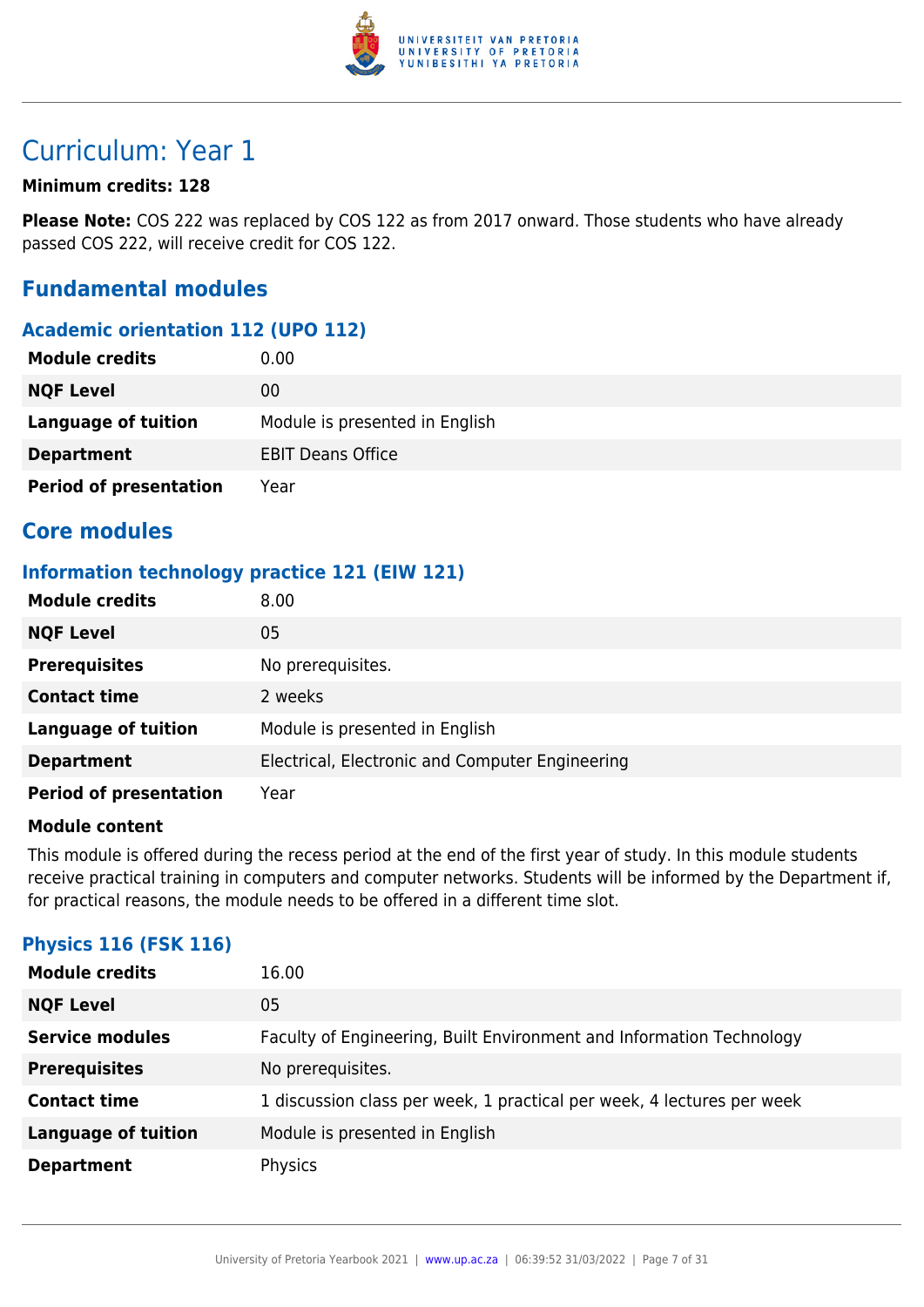

#### **Period of presentation** Semester 1

### **Module content**

Introductory mathematics: Symbols, exponents, logarithms, angles in degrees, radial measure, goniometry, differentiation, and integration. Motion along a straight line: position and displacement, acceleration. Vectors: adding vectors, components, multiplying vectors. Motion in two and three dimensions: projectile motion, circular motion. Force and motion: Newton's Law, force, friction. Kinetic energy and work: work, power. Potential energy: Centre of mass, linear momentum. Collisions: impulse and linear momentum, elastic collisions, inelastic collisions. Rotation: kinetic energy of rotation, torque. Oscillations and waves: Simple harmonic motion, types of waves, wavelength and frequency, interference of waves, standing waves, the Doppler effect. Temperature, heat and the first law of thermodynamics.

### **Humanities and social sciences 110 (HAS 110)**

| <b>Module credits</b>         | 8.00                                                                 |
|-------------------------------|----------------------------------------------------------------------|
| <b>NQF Level</b>              | 05                                                                   |
| <b>Service modules</b>        | Faculty of Engineering, Built Environment and Information Technology |
| <b>Prerequisites</b>          | No prerequisites.                                                    |
| <b>Contact time</b>           | 2 lectures per week                                                  |
| <b>Language of tuition</b>    | Module is presented in English                                       |
| <b>Department</b>             | Anthropology and Archaeology                                         |
| <b>Period of presentation</b> | Semester 1                                                           |

### **Module content**

Social sciences: Perspectives on contemporary society

An introduction to long-standing questions about the nature of human societies and contemporary challenges. Topics to be discussed include globalisation and increasing connectedness; rising unemployment, inequality and poverty; rapid urbanisation and the modern city form; transformations in the nature of work; environmental degradation and tensions between sustainability and growth; shifts in global power relations; the future of the nation-state and supra-national governance structures; and possibilities for extending human rights and democracy. Critical questions are posed about modern selfhood, sociality, culture and identity against the background of new communications technologies, ever more multicultural societies, enduring gender, class and race inequities, and the emergence of new and the resurgence of older forms of social and political identity. These issues are approached from the vantage of our location in southern Africa and the continent, drawing on social science perspectives.

### **Humanities and social sciences 120 (HAS 120)**

| <b>Module credits</b>  | 8.00                                                                 |
|------------------------|----------------------------------------------------------------------|
| <b>NQF Level</b>       | 05                                                                   |
| <b>Service modules</b> | Faculty of Engineering, Built Environment and Information Technology |
| <b>Prerequisites</b>   | No prerequisites.                                                    |
| <b>Contact time</b>    | 2 lectures per week                                                  |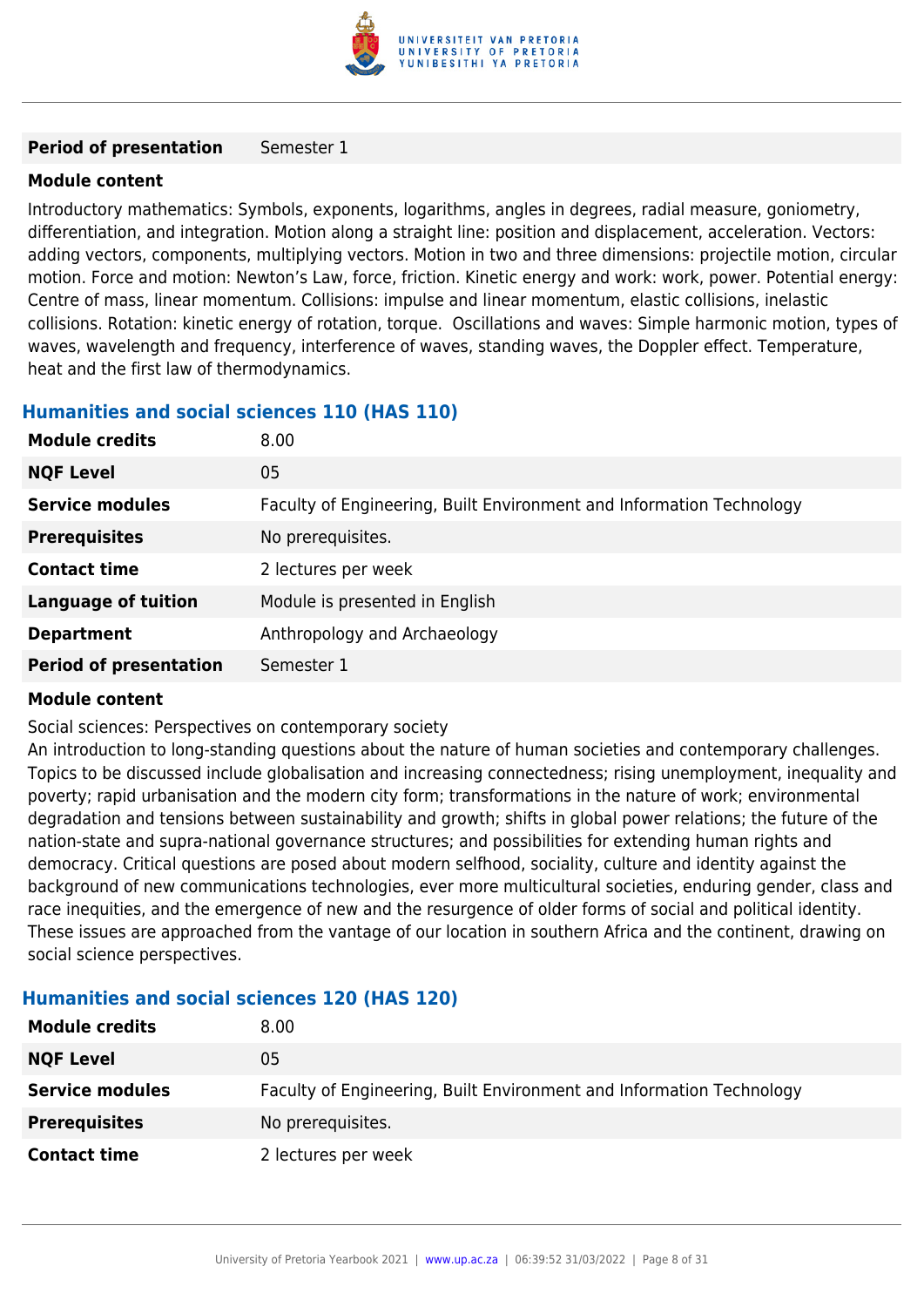

| Language of tuition           | Module is presented in English |
|-------------------------------|--------------------------------|
| <b>Department</b>             | Afrikaans                      |
| <b>Period of presentation</b> | Semester 2                     |
|                               |                                |

Humanities: Text, culture and communication

Successful communication of ideas, values and traditions depends on understanding both the literal and implied meanings of texts. In this module students are introduced to a variety of texts, including original literary and visual texts, with a view to developing an understanding of how textual meanings have been constructed and negotiated over time. Students are encouraged to understand themselves as products of – and participants in – these traditions, ideas and values. Appropriate examples will be drawn from, among others, the Enlightenment, Modernism, Existentialism, Postmodernism and Post-colonialism.

### **Professional orientation 110 (JPO 110)**

| <b>Module credits</b>         | 8.00                                                         |
|-------------------------------|--------------------------------------------------------------|
| <b>NQF Level</b>              | 05                                                           |
| <b>Prerequisites</b>          | No prerequisites.                                            |
| <b>Contact time</b>           | 3 lectures per week, 3 tutorials per week, Foundation Course |
| <b>Language of tuition</b>    | Module is presented in English                               |
| <b>Department</b>             | <b>EBIT Deans Office</b>                                     |
| <b>Period of presentation</b> | Semester 1                                                   |

### **Module content**

A project-based approach is followed to equip students wiuth academic and IT skills to succeed within the School of Engineering at UP.

### **Additional mathematics 1 116 (JPO 116)**

| <b>Module credits</b>         | 8.00                                                        |
|-------------------------------|-------------------------------------------------------------|
| <b>NQF Level</b>              | 05                                                          |
| <b>Prerequisites</b>          | No prerequisites.                                           |
| <b>Contact time</b>           | 1 lecture per week, 3 tutorials per week, Foundation Course |
| <b>Language of tuition</b>    | Module is presented in English                              |
| <b>Department</b>             | <b>EBIT Deans Office</b>                                    |
| <b>Period of presentation</b> | Semester 1                                                  |

### **Module content**

Background knowledge, problem-solving skills, conceptual understanding and mathematical reasoning skills required by WTW 158.

### **Professional orientation 120 (JPO 120)**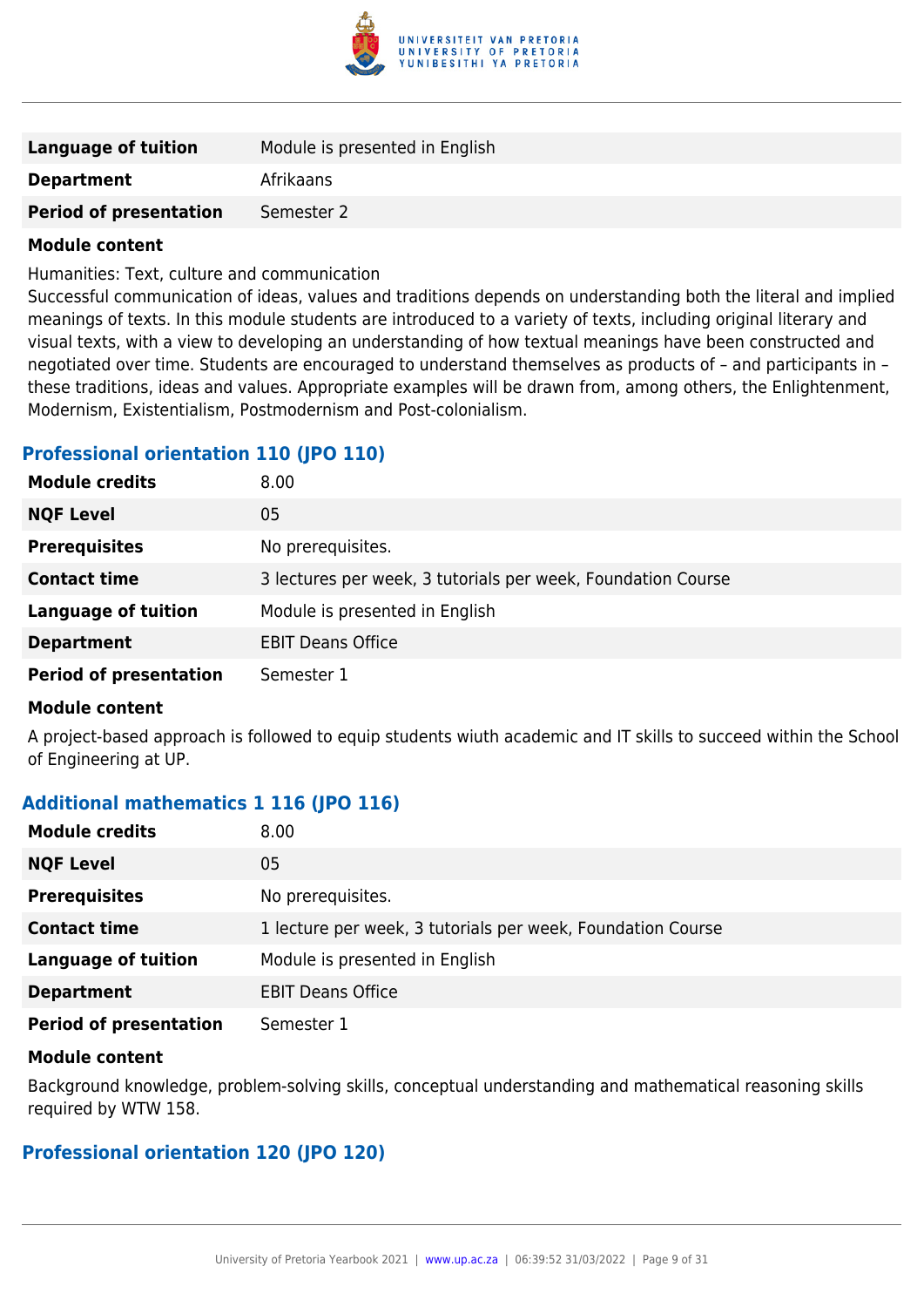

| <b>Module credits</b>         | 8.00                                                         |
|-------------------------------|--------------------------------------------------------------|
| <b>NQF Level</b>              | 05                                                           |
| <b>Prerequisites</b>          | A mark of between 45% and 49% for JPO 110.                   |
| <b>Contact time</b>           | 3 lectures per week, 3 tutorials per week, Foundation Course |
| <b>Language of tuition</b>    | Module is presented in English                               |
| <b>Department</b>             | <b>EBIT Deans Office</b>                                     |
| <b>Period of presentation</b> | Semester 2                                                   |

A project-based approach is followed to equip students with academic and IT skills to succeed within the School of Engineering at UP.

### **Additional mechanics 125 (JPO 125)**

| <b>Module credits</b>         | 8.00                                                        |
|-------------------------------|-------------------------------------------------------------|
| <b>NQF Level</b>              | 05                                                          |
| <b>Prerequisites</b>          | No prerequisites.                                           |
| <b>Contact time</b>           | 1 lecture per week, 3 tutorials per week, Foundation Course |
| <b>Language of tuition</b>    | Module is presented in English                              |
| <b>Department</b>             | <b>EBIT Deans Office</b>                                    |
| <b>Period of presentation</b> | Semester 2                                                  |

### **Module content**

Background knowledge, problem-solving skills, conceptual understanding and reasoning skills required by SWK 122.

### **Additional mathematics 2 126 (JPO 126)**

| <b>Module credits</b>         | 8.00                                                        |
|-------------------------------|-------------------------------------------------------------|
| <b>NQF Level</b>              | 05                                                          |
| <b>Prerequisites</b>          | No prerequisites.                                           |
| <b>Contact time</b>           | 1 lecture per week, 3 tutorials per week, Foundation Course |
| <b>Language of tuition</b>    | Module is presented in English                              |
| <b>Department</b>             | <b>EBIT Deans Office</b>                                    |
| <b>Period of presentation</b> | Semester 2                                                  |

### **Module content**

Background knowledge, problem-solving skills, conceptual understanding and mathematical reasoning skills required by WTW 164.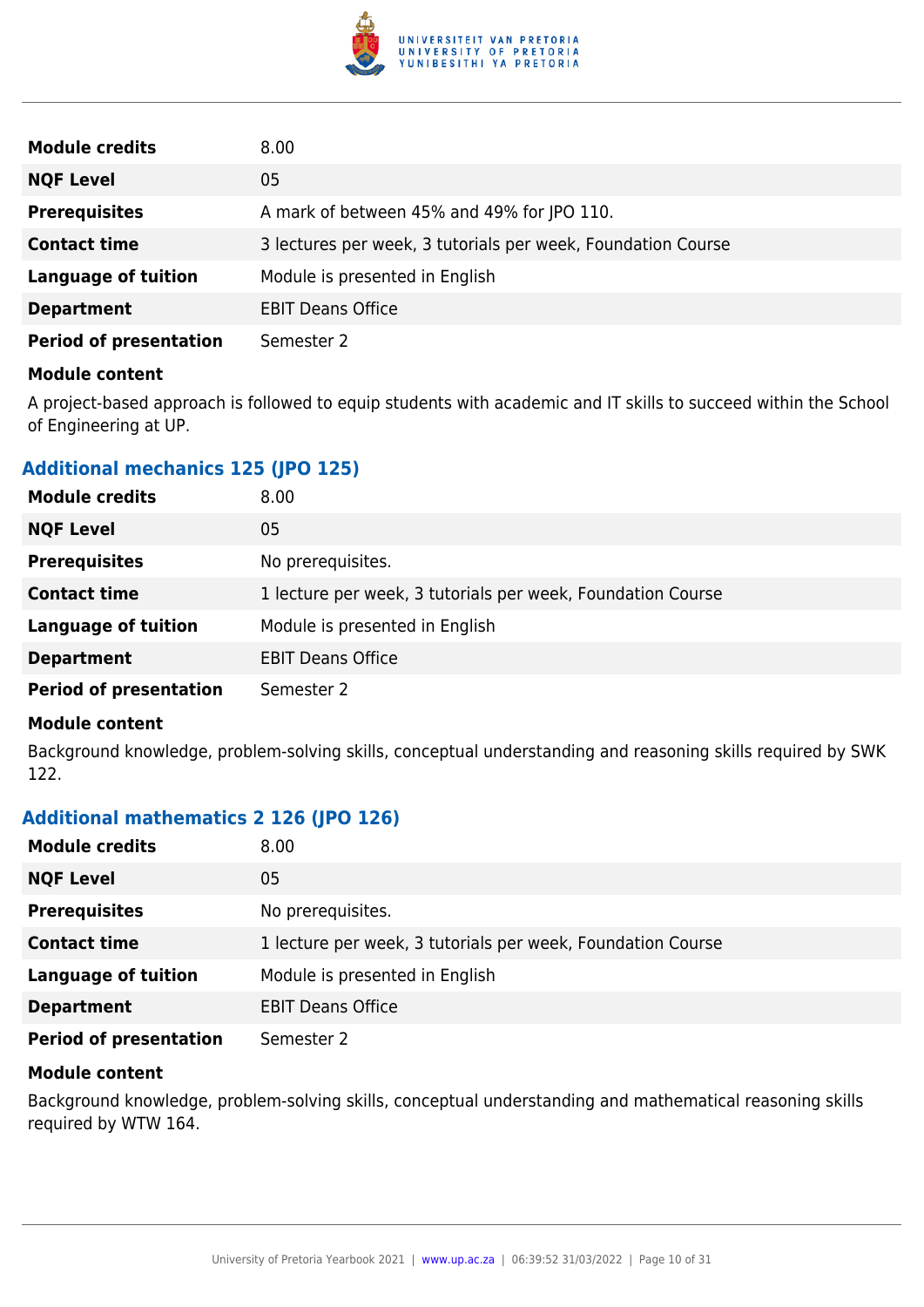

### **Additional physics 152 (JPO 152)**

| <b>Module credits</b>         | 8.00                                                        |
|-------------------------------|-------------------------------------------------------------|
| <b>NQF Level</b>              | 05                                                          |
| <b>Prerequisites</b>          | No prerequisites.                                           |
| <b>Contact time</b>           | 1 lecture per week, 3 tutorials per week, Foundation Course |
| <b>Language of tuition</b>    | Module is presented in English                              |
| <b>Department</b>             | School of Engineering                                       |
| <b>Period of presentation</b> | Semester 1                                                  |

### **Module content**

Background knowledge, problem-solving skills, conceptual understanding and reasoning skills required by FSK116/176.

### **Statics 122 (SWK 122)**

| <b>Module credits</b>         | 16.00                                        |
|-------------------------------|----------------------------------------------|
| <b>NQF Level</b>              | 05                                           |
| <b>Service modules</b>        | Faculty of Natural and Agricultural Sciences |
| <b>Prerequisites</b>          | <b>WTW 158</b>                               |
| <b>Contact time</b>           | 2 tutorials per week, 4 lectures per week    |
| <b>Language of tuition</b>    | Module is presented in English               |
| <b>Department</b>             | Civil Engineering                            |
| <b>Period of presentation</b> | Semester 2                                   |
|                               |                                              |

### **Module content**

Equivalent force systems, resultants. Newton's laws, units. Forces acting on particles. Rigid bodies: principle of transmissibility, resultant of parallel forces. Vector moments and scalar moments. Relationship between scalarand vector moments. Couples. Equivalent force systems on rigid bodies. Resultants of forces on rigid bodies. Equilibrium in two and three dimensions. Hooke's law. Trusses and frameworks. Centroids and second moments of area. Beams: distributed forces, shear force, bending moment, method of sections, relationship between load, shear force and bending moment.

### **Calculus 158 (WTW 158)**

| <b>Module credits</b>      | 16.00                                                                |
|----------------------------|----------------------------------------------------------------------|
| <b>NQF Level</b>           | 05                                                                   |
| <b>Service modules</b>     | Faculty of Engineering, Built Environment and Information Technology |
| <b>Prerequisites</b>       | 60% for Mathematics in Grade 12                                      |
| <b>Contact time</b>        | 1 tutorial per week, 4 lectures per week                             |
| <b>Language of tuition</b> | Module is presented in English                                       |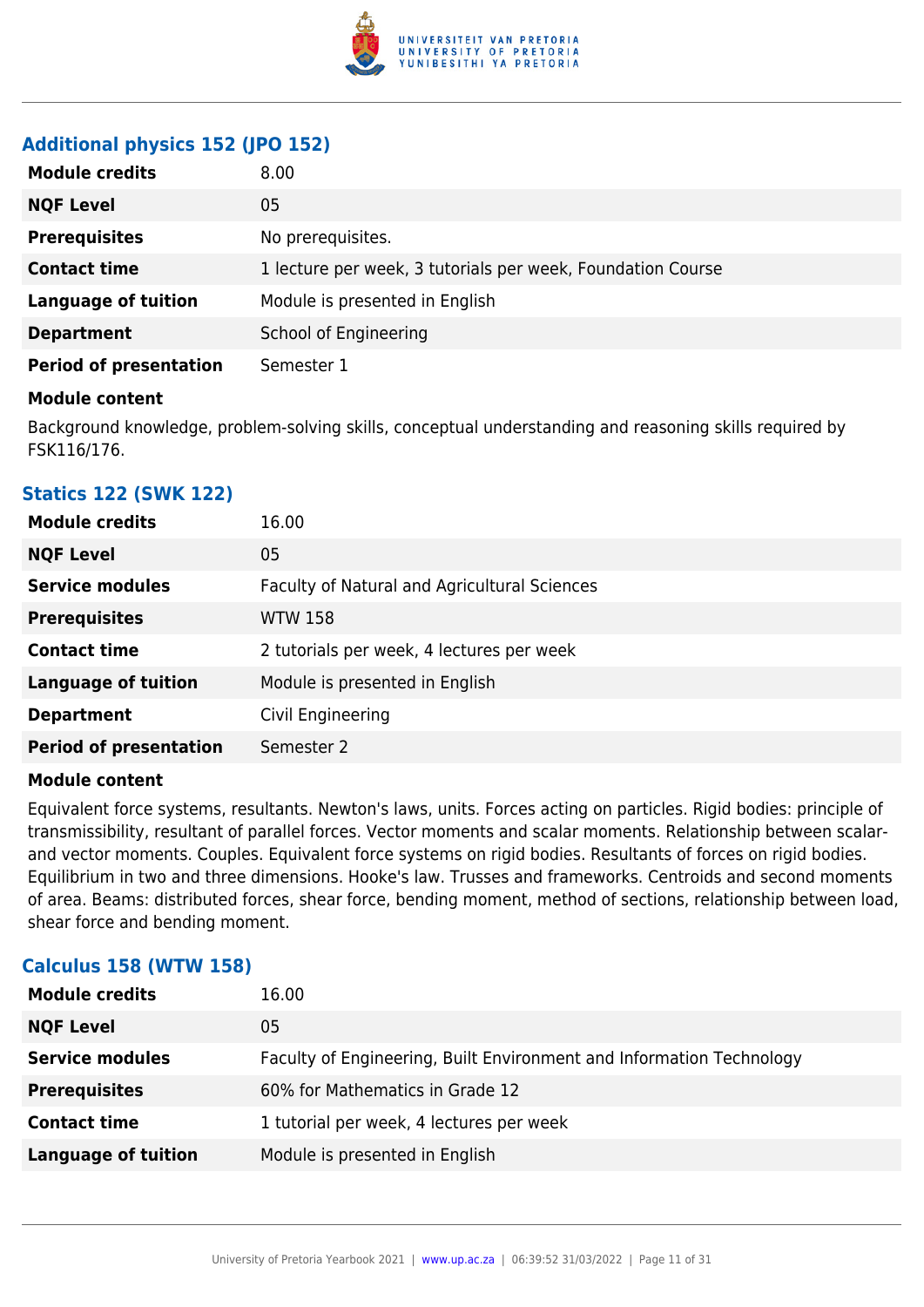

| <b>Mathematics and Applied Mathematics</b> |
|--------------------------------------------|
|                                            |

### **Period of presentation** Semester 1

### **Module content**

\*This module is designed for first-year engineering students. Students will not be credited for more than one of the following modules for their degree: WTW 158, WTW 114, WTW 134, WTW 165. Introduction to vector algebra. Functions, limits and continuity. Differential calculus of single variable functions,

rate of change, graph sketching, applications. The mean value theorem, the rule of L'Hospital. Indefinite integrals, integration.

### **Mathematics 164 (WTW 164)**

| <b>Module credits</b>         | 16.00                                                                |
|-------------------------------|----------------------------------------------------------------------|
| <b>NQF Level</b>              | 05                                                                   |
| <b>Service modules</b>        | Faculty of Engineering, Built Environment and Information Technology |
| <b>Prerequisites</b>          | WTW 114 or WTW 158                                                   |
| <b>Contact time</b>           | 1 tutorial per week, 4 lectures per week                             |
| <b>Language of tuition</b>    | Module is presented in English                                       |
| <b>Department</b>             | Mathematics and Applied Mathematics                                  |
| <b>Period of presentation</b> | Semester 2                                                           |

### **Module content**

\*This module is designed for first-year engineering students. Students will not be credited for more than one of the following modules for their degree: WTW 146, WTW 148 and WTW 124,

Vector algebra with applications to lines and planes in space, matrix algebra, systems of linear equations, determinants, complex numbers, factorisation of polynomials and conic sections. Integration techniques, improper integrals. The definite integral, fundamental theorem of Calculus. Applications of integration. Elementary power series and Taylor's theorem. Vector functions, space curves and arc lengths. Quadratic surfaces and multivariable functions.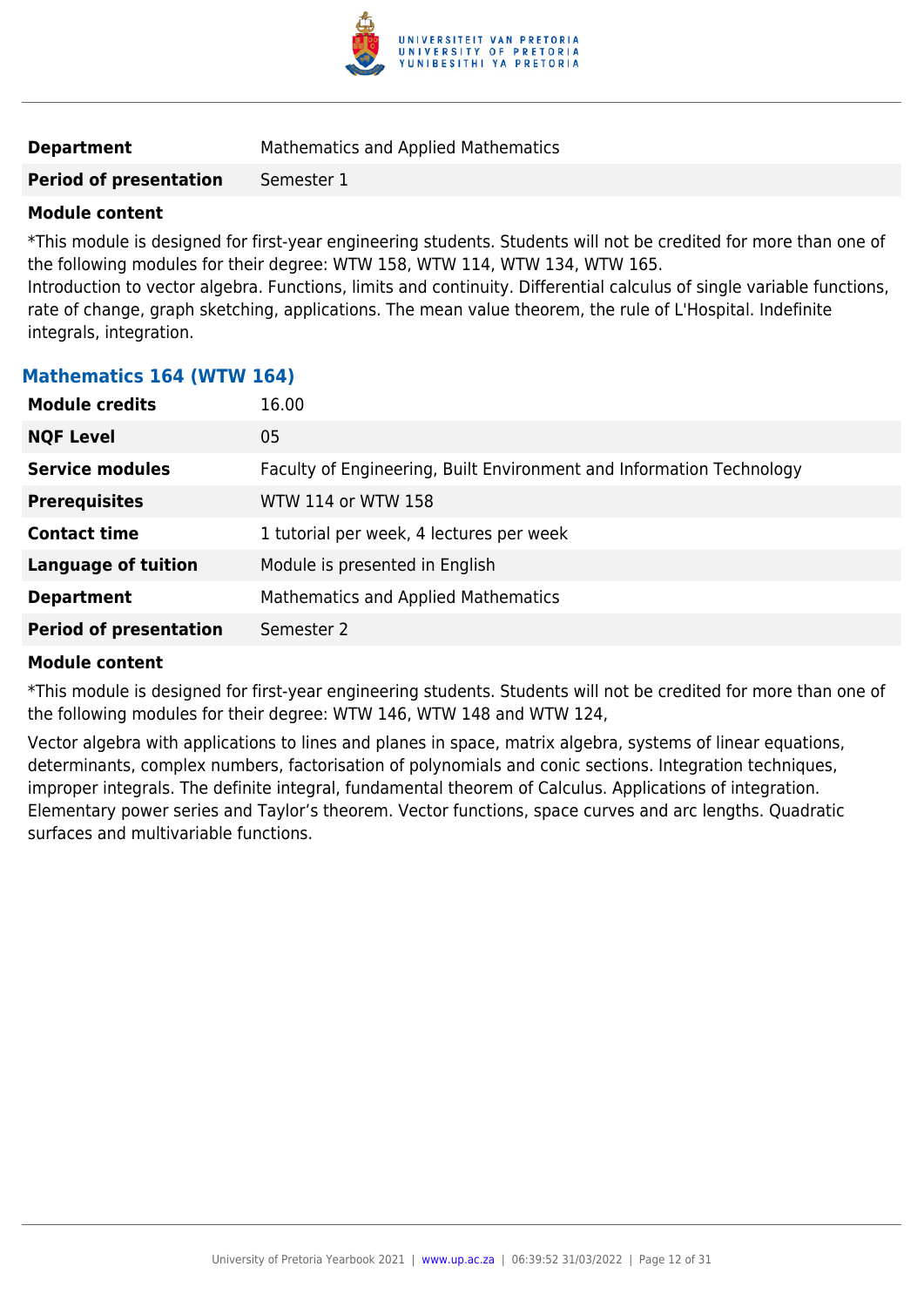

## Curriculum: Year 2

**Minimum credits: 120**

### **Core modules**

### **Program design: Introduction 110 (COS 110)**

| <b>Module credits</b>         | 16.00                                                                                                                                                               |
|-------------------------------|---------------------------------------------------------------------------------------------------------------------------------------------------------------------|
| <b>NQF Level</b>              | 05                                                                                                                                                                  |
| <b>Service modules</b>        | Faculty of Engineering, Built Environment and Information Technology<br>Faculty of Economic and Management Sciences<br>Faculty of Natural and Agricultural Sciences |
| <b>Prerequisites</b>          | COS 132, COS 151 and Maths level 5                                                                                                                                  |
| <b>Contact time</b>           | 1 practical per week, 1 tutorial per week, 3 lectures per week                                                                                                      |
| <b>Language of tuition</b>    | Module is presented in English                                                                                                                                      |
| <b>Department</b>             | <b>Computer Science</b>                                                                                                                                             |
| <b>Period of presentation</b> | Semester 2                                                                                                                                                          |
|                               |                                                                                                                                                                     |

### **Module content**

The focus is on object-oriented (OO) programming. Concepts including inheritance and multiple inheritance, polymorphism, operator overloading, memory management (static and dynamic binding), interfaces, encapsulation, reuse, etc. will be covered in the module. The module teaches sound program design with the emphasis on modular code, leading to well structured, robust and documented programs. A modern OO programming language is used as the vehicle to develop these skills. The module will introduce the student to basic data structures, lists, stacks and queues.

### **Imperative programming 132 (COS 132)**

| <b>Module credits</b>         | 16.00                                                                                       |
|-------------------------------|---------------------------------------------------------------------------------------------|
| <b>NQF Level</b>              | 05                                                                                          |
| <b>Service modules</b>        | Faculty of Economic and Management Sciences<br>Faculty of Natural and Agricultural Sciences |
| <b>Prerequisites</b>          | APS of 30 and level 5 (60-69%) Mathematics                                                  |
| <b>Contact time</b>           | 1 practical per week, 1 tutorial per week, 3 lectures per week                              |
| <b>Language of tuition</b>    | Module is presented in English                                                              |
| <b>Department</b>             | <b>Computer Science</b>                                                                     |
| <b>Period of presentation</b> | Semester 1                                                                                  |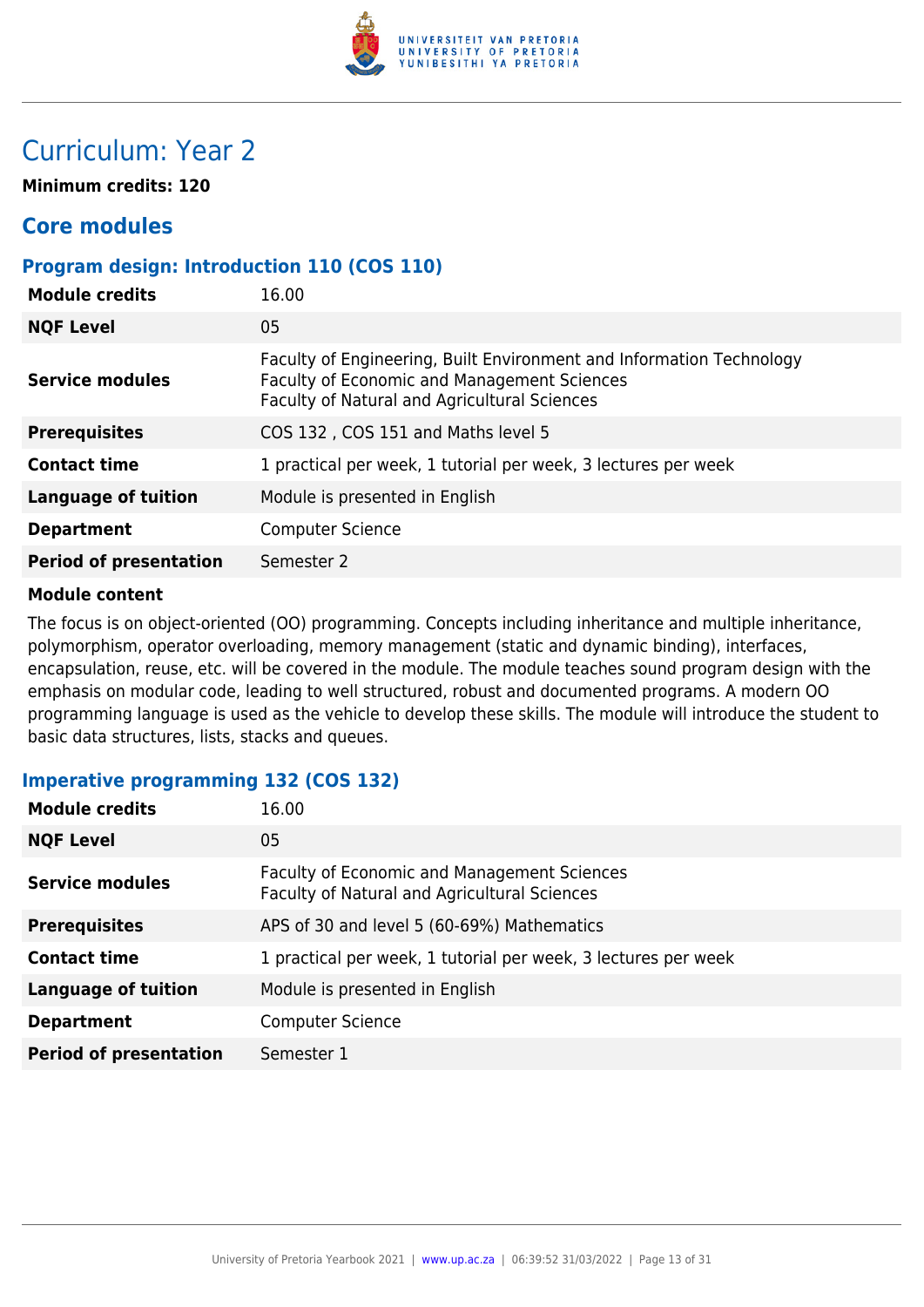

This module introduces imperative computer programming, which is a fundamental building block of computer science. The process of constructing a program for solving a given problem, of editing it, compiling (both manually and automatically), running and debugging it, is covered from the beginning. The aim is to master the elements of a programming language and be able to put them together in order to construct programs using types, control structures, arrays, functions and libraries. An introduction to object orientation will be given. After completing this module, the student should understand the fundamental elements of a program, the importance of good program design and user-friendly interfaces. Students should be able to conduct basic program analysis and write complete elementary programs.

### **Electricity and electronics 111 (EBN 111)**

| <b>Module credits</b>         | 16.00                                                          |
|-------------------------------|----------------------------------------------------------------|
| <b>NQF Level</b>              | 05                                                             |
| <b>Prerequisites</b>          | Admission to relevant programme.                               |
| <b>Contact time</b>           | 1 practical per week, 1 tutorial per week, 3 lectures per week |
| <b>Language of tuition</b>    | Module is presented in English                                 |
| <b>Department</b>             | Electrical, Electronic and Computer Engineering                |
| <b>Period of presentation</b> | Semester 1                                                     |

### **Module content**

Electrical quantities, units, definitions, conventions. Electrical symbols, ideal and practical current and voltage sources, controlled sources. Ohm's law in resistive circuits, Kirchoff's current and voltage laws, resistors in series and parallel circuits, voltage and current division, mesh current and node voltage methods. Circuit theorems: Linearity, superposition, Thevenin and Norton equivalent circuits, sources transformation, power calculation, maximum power transfer. Energy storage elements: current, voltage, power and energy in inductors and capacitors, inductors and capacitors in series and parallel. Ideal operational amplifiers and applications: inverting and noninverting amplifiers, summing amplifiers, current sources, integrators.

### **Information technology practice 221 (EIW 221)**

| <b>Module credits</b>         | 8.00                                            |
|-------------------------------|-------------------------------------------------|
| <b>NQF Level</b>              | 06                                              |
| <b>Prerequisites</b>          | <b>EIW 121</b>                                  |
| <b>Contact time</b>           | 2 weeks                                         |
| <b>Language of tuition</b>    | Module is presented in English                  |
| <b>Department</b>             | Electrical, Electronic and Computer Engineering |
| <b>Period of presentation</b> | Year                                            |

### **Module content**

This module is offered during the recess period at the end of the second year of study. In this module students receive practical training in computers and computer networks. Students will be informed by the Department if, for practical reasons, the module needs to be offered in a different time slot.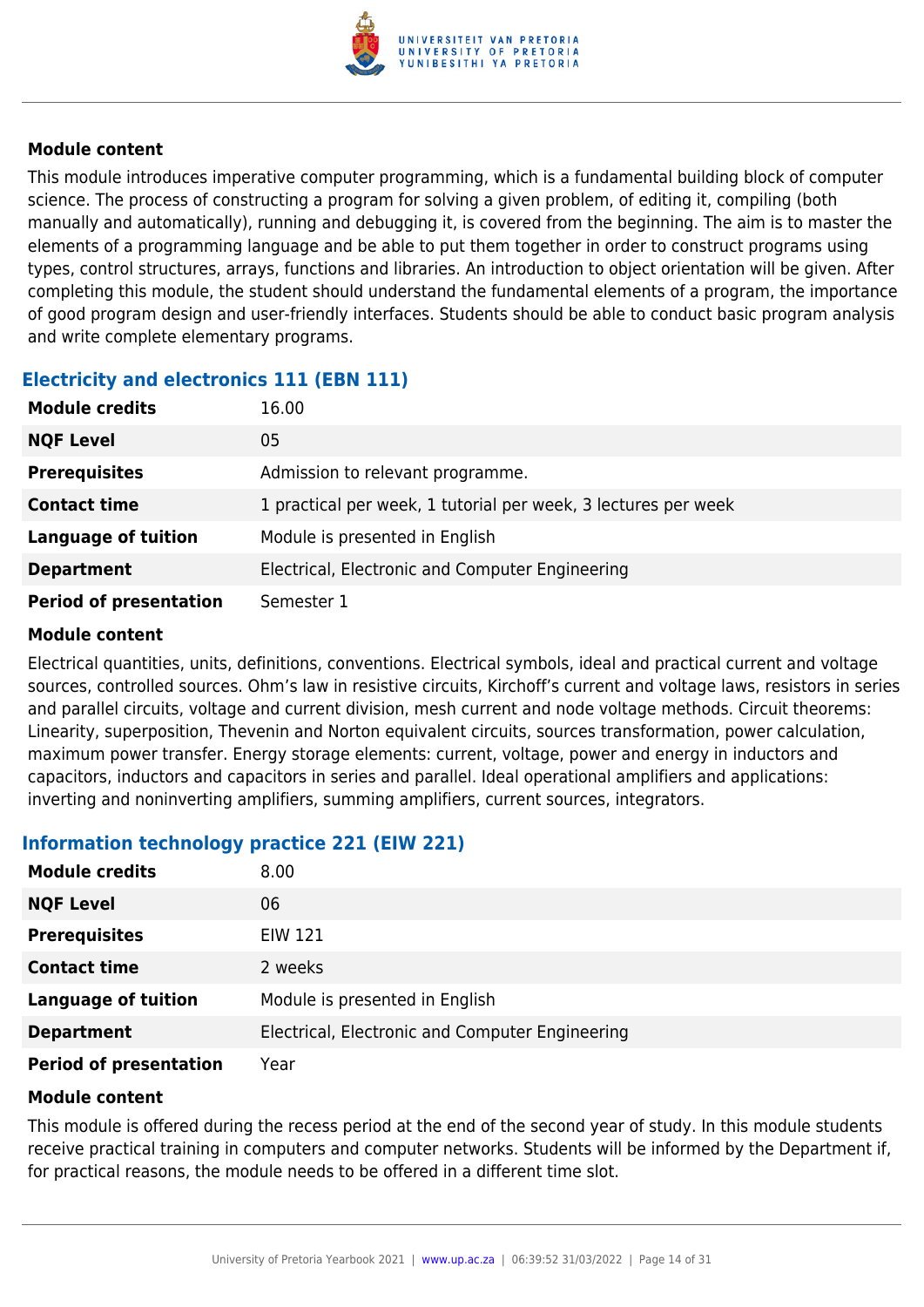

### **Additional electricity and electronics 112 (JPO 112)**

| <b>Module credits</b>         | 8.00                                                        |
|-------------------------------|-------------------------------------------------------------|
| <b>NQF Level</b>              | 05                                                          |
| <b>Prerequisites</b>          | No prerequisites.                                           |
| <b>Contact time</b>           | 1 lecture per week, 3 tutorials per week, Foundation Course |
| <b>Language of tuition</b>    | Module is presented in English                              |
| <b>Department</b>             | <b>EBIT Deans Office</b>                                    |
| <b>Period of presentation</b> | Semester 1                                                  |

### **Module content**

Background knowledge, problem-solving skills, conceptual understanding and reasoning skills required by EBN 111/122.

### **Additional programming 1 114 (JPO 114)**

| <b>Module credits</b>         | 8.00                                                        |
|-------------------------------|-------------------------------------------------------------|
| <b>NQF Level</b>              | 05                                                          |
| <b>Prerequisites</b>          | No prerequisites.                                           |
| <b>Contact time</b>           | 1 lecture per week, 3 tutorials per week, Foundation Course |
| <b>Language of tuition</b>    | Module is presented in English                              |
| <b>Department</b>             | <b>EBIT Deans Office</b>                                    |
| <b>Period of presentation</b> | Semester 1                                                  |

### **Module content**

Background knowledge, problem-solving skills, conceptual understanding and reasoning skills required by COS 132.

### **Additional materials science 123 (JPO 123)**

| <b>Module credits</b>         | 8.00                                                        |
|-------------------------------|-------------------------------------------------------------|
| <b>NQF Level</b>              | 05                                                          |
| <b>Prerequisites</b>          | No prerequisites.                                           |
| <b>Contact time</b>           | 1 lecture per week, 3 tutorials per week, Foundation Course |
| <b>Language of tuition</b>    | Module is presented in English                              |
| <b>Department</b>             | <b>EBIT Deans Office</b>                                    |
| <b>Period of presentation</b> | Semester 2                                                  |

### **Module content**

Background knowledge, problem-solving skills, conceptual understanding and reasoning skills required by NMC 113/123.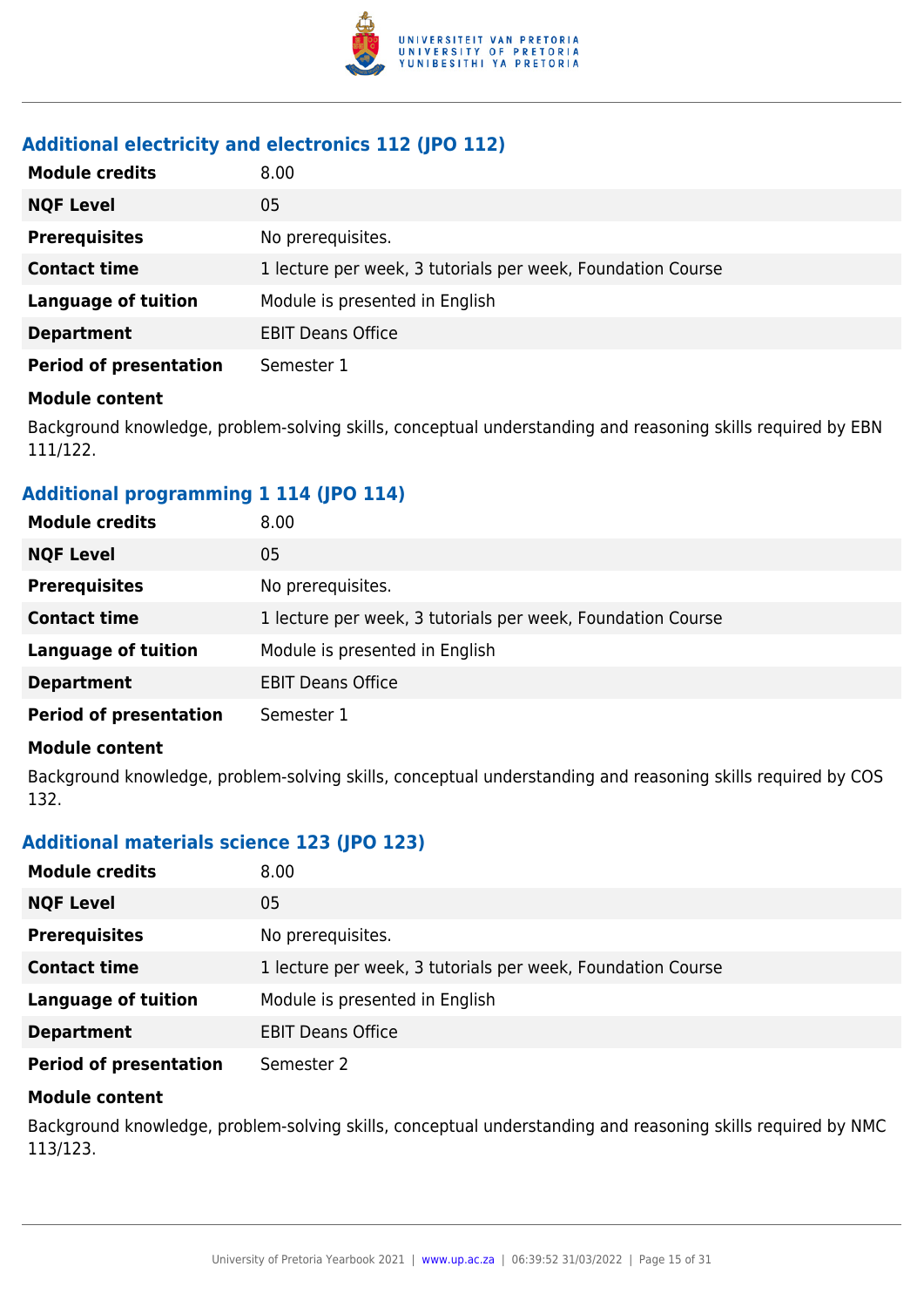

### **Additional programming 2 124 (JPO 124)**

| <b>Module credits</b>         | 8.00                                                        |
|-------------------------------|-------------------------------------------------------------|
| <b>NQF Level</b>              | 05                                                          |
| <b>Prerequisites</b>          | No prerequisites.                                           |
| <b>Contact time</b>           | 1 lecture per week, 3 tutorials per week, Foundation Course |
| <b>Language of tuition</b>    | Module is presented in English                              |
| <b>Department</b>             | School of Engineering                                       |
| <b>Period of presentation</b> | Semester 2                                                  |

### **Module content**

Background knowledge, problem-solving skills, conceptual understanding and reasoning skills required by COS 110.

### **Materials science 123 (NMC 123)**

| <b>Module credits</b>         | 16.00                                                          |
|-------------------------------|----------------------------------------------------------------|
| <b>NQF Level</b>              | 07                                                             |
| <b>Prerequisites</b>          | Admission to relevant programme.                               |
| <b>Contact time</b>           | 1 practical per week, 1 tutorial per week, 4 lectures per week |
| <b>Language of tuition</b>    | Module is presented in English                                 |
| <b>Department</b>             | Materials Science and Metallurgical Engineering                |
| <b>Period of presentation</b> | Semester 2                                                     |

### **Module content**

Introduction to materials: the family of materials, atomic structure and types of bonding, crystal types and space arrangement of atoms, directions and planes in crystals, defects in crystals, diffusion in solids. Mechanical properties of materials: stress and strain, mechanical testing (strength, ductility, hardness, toughness, fatigue, creep), plastic deformation, solid-solution hardening, recrystallisation.

Polymeric materials: polymerisation and industrial methods, types of polymeric materials and their properties. Corrosion of metals: mechanisms and types of corrosion, corrosion rates, corrosion control. The heat treatment of steel: Fe-C phase diagram, equilibrium cooling, hardening and tempering of steel, stainless steel. Composite materials: Introduction, fibre reinforced polymeric composites, concrete, asphalt, wood.

| <b>Module credits</b>      | 8.00                                                                 |
|----------------------------|----------------------------------------------------------------------|
| <b>NQF Level</b>           | 06                                                                   |
| <b>Service modules</b>     | Faculty of Engineering, Built Environment and Information Technology |
| <b>Prerequisites</b>       | WTW 158 and WTW 164                                                  |
| <b>Contact time</b>        | 1 tutorial per week, 2 lectures per week                             |
| <b>Language of tuition</b> | Module is presented in English                                       |

### **Calculus 258 (WTW 258)**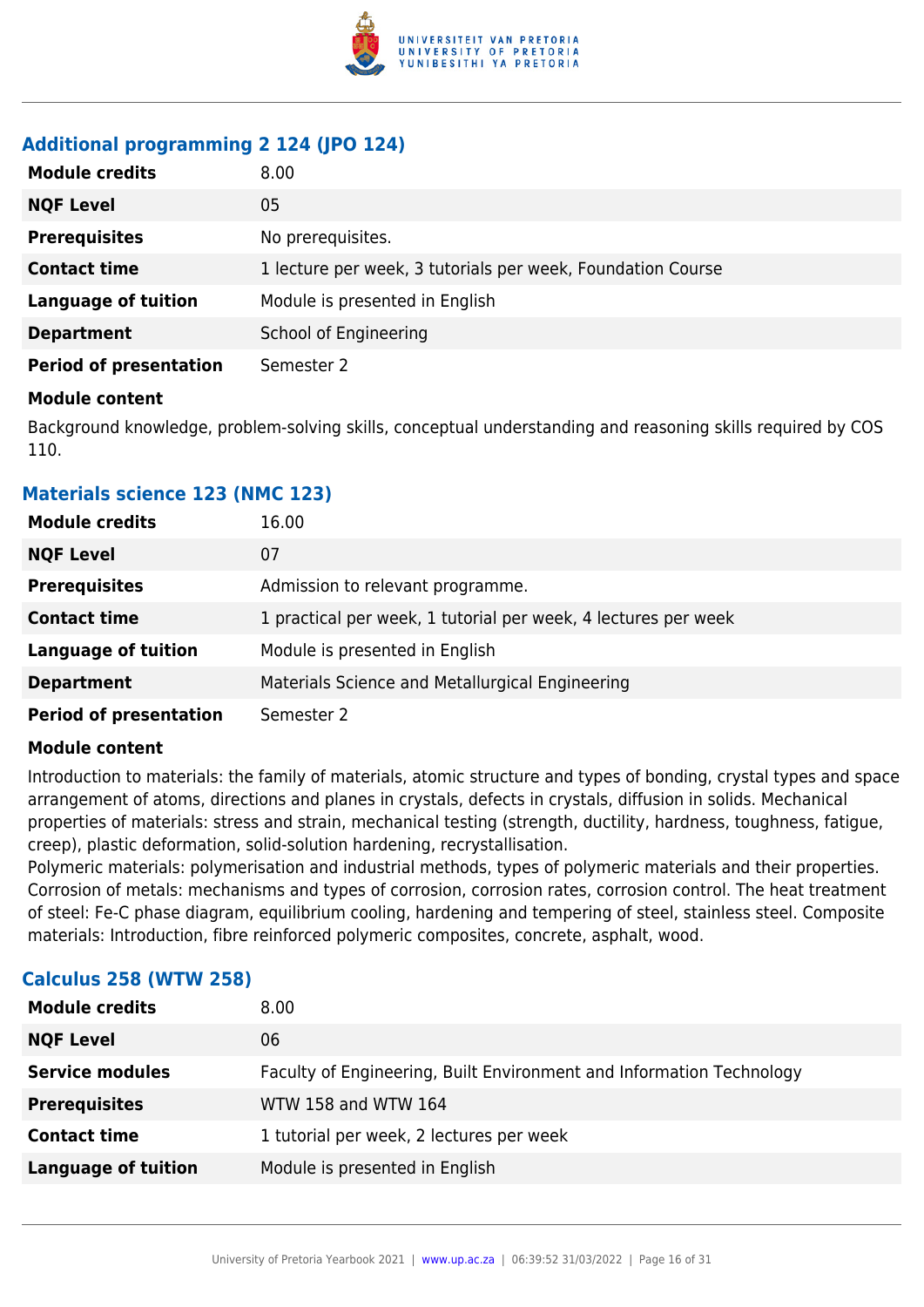

**Period of presentation** Semester 1

### **Module content**

Calculus of multivariable functions, directional derivatives. Extrema. Multiple integrals, polar, cylindrical and spherical coordinates. Line integrals and the theorem of Green. Surface integrals and the theorems of Gauss and Stokes.

### **Numerical methods 263 (WTW 263)**

| <b>Module credits</b><br>8.00 |                                                                      |
|-------------------------------|----------------------------------------------------------------------|
| <b>NQF Level</b><br>06        |                                                                      |
| <b>Service modules</b>        | Faculty of Engineering, Built Environment and Information Technology |
| <b>Prerequisites</b>          | <b>WTW 164</b>                                                       |
| <b>Contact time</b>           | 1 tutorial per week, 2 lectures per week                             |
| <b>Language of tuition</b>    | Module is presented in English                                       |
| <b>Department</b>             | Mathematics and Applied Mathematics                                  |
| <b>Period of presentation</b> | Semester 2                                                           |

### **Module content**

Numerical integration. Numerical methods to approximate the solution of non-linear equations, systems of equations (linear and non-linear), differential equations and systems of differential equations. Direct methods to solve linear systems of equations.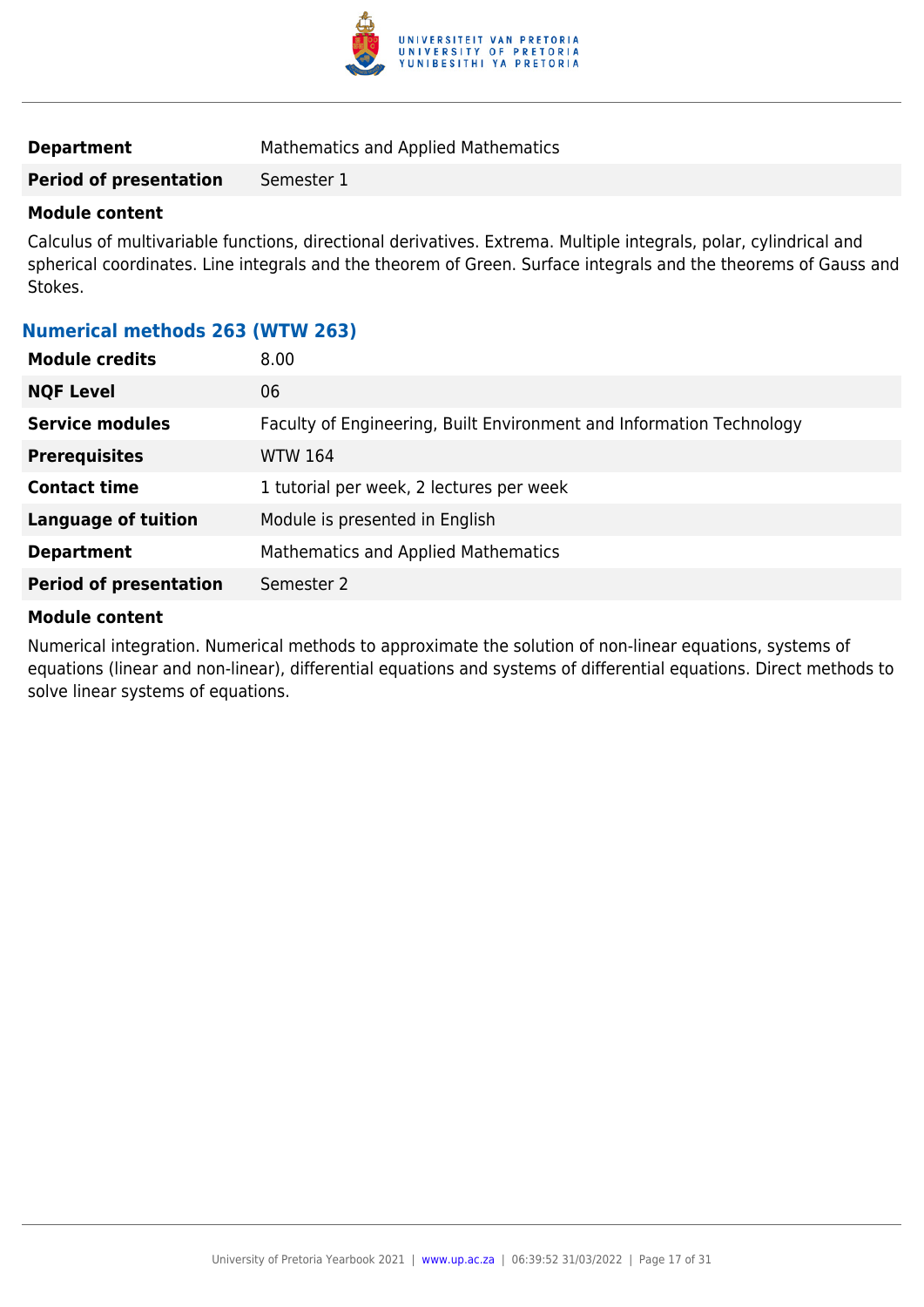

## Curriculum: Year 3

**Minimum credits: 132**

### **Core modules**

### **Engineering statistics 220 (BES 220)**

| <b>Module credits</b>         | 8.00                               |
|-------------------------------|------------------------------------|
| <b>NQF Level</b>              | 06                                 |
| <b>Prerequisites</b>          | WTW 158 GS, WTW 164 GS             |
| <b>Contact time</b>           | 3 lectures per week                |
| <b>Language of tuition</b>    | Module is presented in English     |
| <b>Department</b>             | Industrial and Systems Engineering |
| <b>Period of presentation</b> | Semester 2                         |

### **Module content**

Engineering systems are often subjected to variation, uncertainty and incomplete information. Mathematical statistics provides the basis for effectively handling and quantifying the effect of these factors. This module provides an introduction to the concepts of mathematical statistics and will include the following syllabus themes: data analysis, probability theory, stochastic modelling, statistical inference and regression analysis.

### **Operating systems 122 (COS 122)**

| <b>Module credits</b>         | 16.00                                                          |
|-------------------------------|----------------------------------------------------------------|
| <b>NQF Level</b>              | 05                                                             |
| <b>Prerequisites</b>          | COS 132                                                        |
| <b>Contact time</b>           | 1 practical per week, 1 tutorial per week, 3 lectures per week |
| <b>Language of tuition</b>    | Module is presented in English                                 |
| <b>Department</b>             | <b>Computer Science</b>                                        |
| <b>Period of presentation</b> | Semester 2                                                     |

### **Module content**

Fundamental concepts of modern operating systems in terms of their structure and the mechanisms they use are studied in this module. After completing this module, students will have gained, as outcomes, knowledge of real time, multimedia and multiple processor systems, as these will be defined and analysed. In addition, students will have gained knowledge on modern design issues of process management, deadlock and concurrency control, memory management, input/output management, file systems and operating system security. In order to experience a hands-on approach to the knowledge students would have gained from studying the abovementioned concepts, students will have produced a number of practical implementations of these concepts using the Windows and Linux operating systems.

### **Data structures and algorithms 212 (COS 212)**

```
Module credits 16.00
```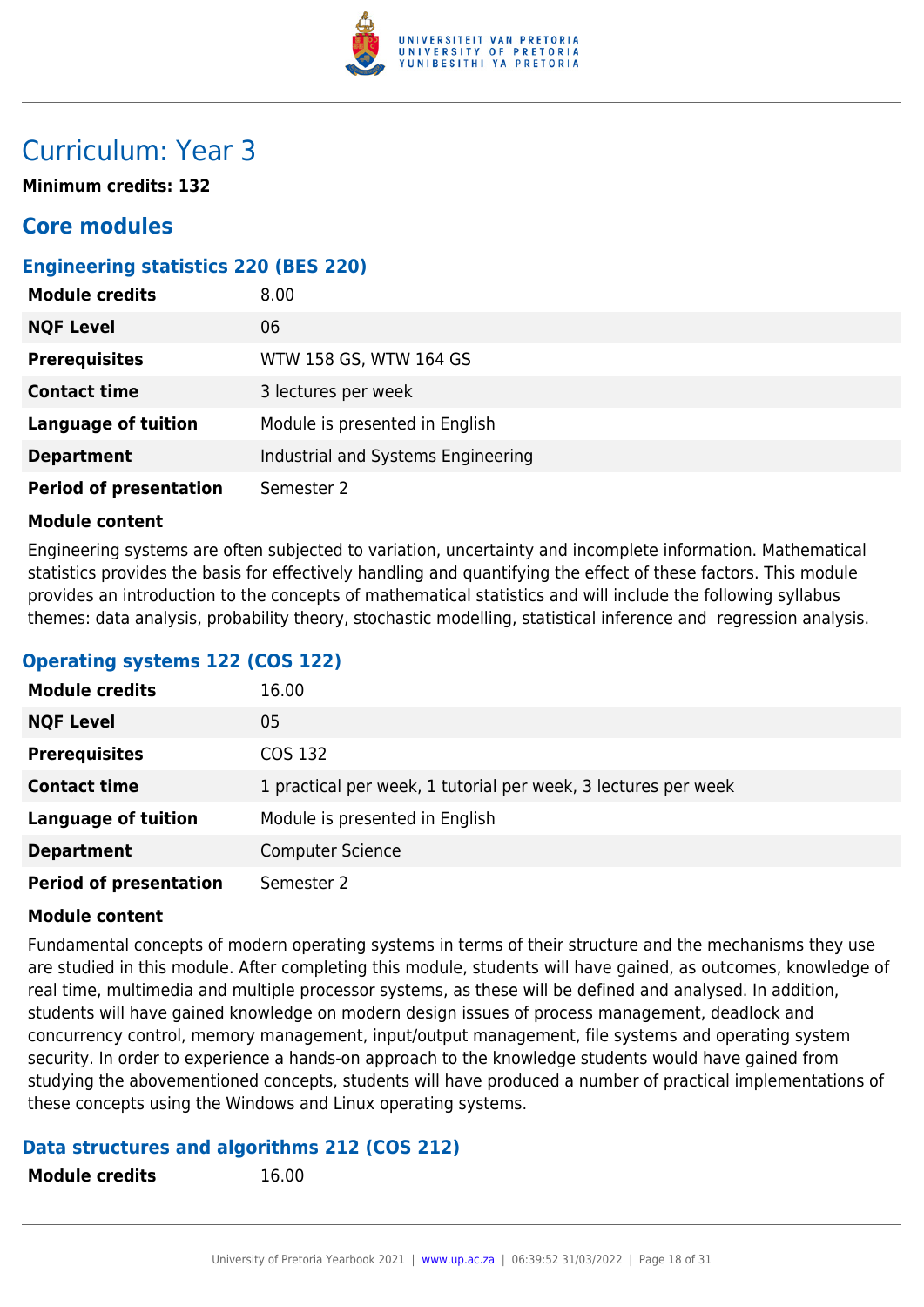

| <b>NQF Level</b>              | 06                                           |
|-------------------------------|----------------------------------------------|
| <b>Service modules</b>        | Faculty of Natural and Agricultural Sciences |
| <b>Prerequisites</b>          | COS 110                                      |
| <b>Contact time</b>           | 1 practical per week, 4 lectures per week    |
| <b>Language of tuition</b>    | Module is presented in English               |
| <b>Department</b>             | <b>Computer Science</b>                      |
| <b>Period of presentation</b> | Semester 1                                   |

Data abstraction is a fundamental concept in the design and implementation of correct and efficient software. In prior modules, students are introduced to the basic data structures of lists, stacks and queues. This module continues with advanced data structures such as trees, hash tables, heaps and graphs, and goes into depth with the algorithms needed to manipulate them efficiently. Classical algorithms for sorting, searching, traversing, packing and game playing are included, with an emphasis on comparative implementations and efficiency. At the end of this module, students will be able to identify and recognise all the classical data structures; implement them in different ways; know how to measure the efficiency of implementations and algorithms; and have further developed their programming skills, especially with recursion and polymorphism.

### **Electrical engineering 211 (EIR 211)**

| <b>Module credits</b>         | 16.00                                                          |
|-------------------------------|----------------------------------------------------------------|
| <b>NQF Level</b>              | 06                                                             |
| <b>Prerequisites</b>          | EBN 111 or EBN 122 and WTW 161/164                             |
| <b>Contact time</b>           | 1 practical per week, 1 tutorial per week, 3 lectures per week |
| <b>Language of tuition</b>    | Module is presented in English                                 |
| <b>Department</b>             | Electrical, Electronic and Computer Engineering                |
| <b>Period of presentation</b> | Semester 1                                                     |

### **Module content**

Transient response phenomena in RC, RL and RLC circuits: Natural response and step response. Alternating current (AC) circuits: Phasors, impedances, and power in AC circuits. The application of Ohm's law, Kirchoff's circuit theorems, matrix methods and Thevenin and Norton equivalents to sinusoidal steady-state analysis. Three-phase circuits: Balanced three-phase circuits, star/delta configurations, and three-phase power transfer calculations. Magnetically coupled circuits: Mutual inductance, coupling factor, transformers, ideal transformers and autotransformers. Application of circuit theory to an induction machine: basic principles of induction machines, equivalent circuit and analysis thereof, calculation of power and torque through application of Thevenin's theorem. Synoptic introduction to other types of machines.

### **Professional and technical communication 210 (EJJ 210)**

| <b>Module credits</b> | 8.00 |
|-----------------------|------|
| <b>NQF Level</b>      | 06   |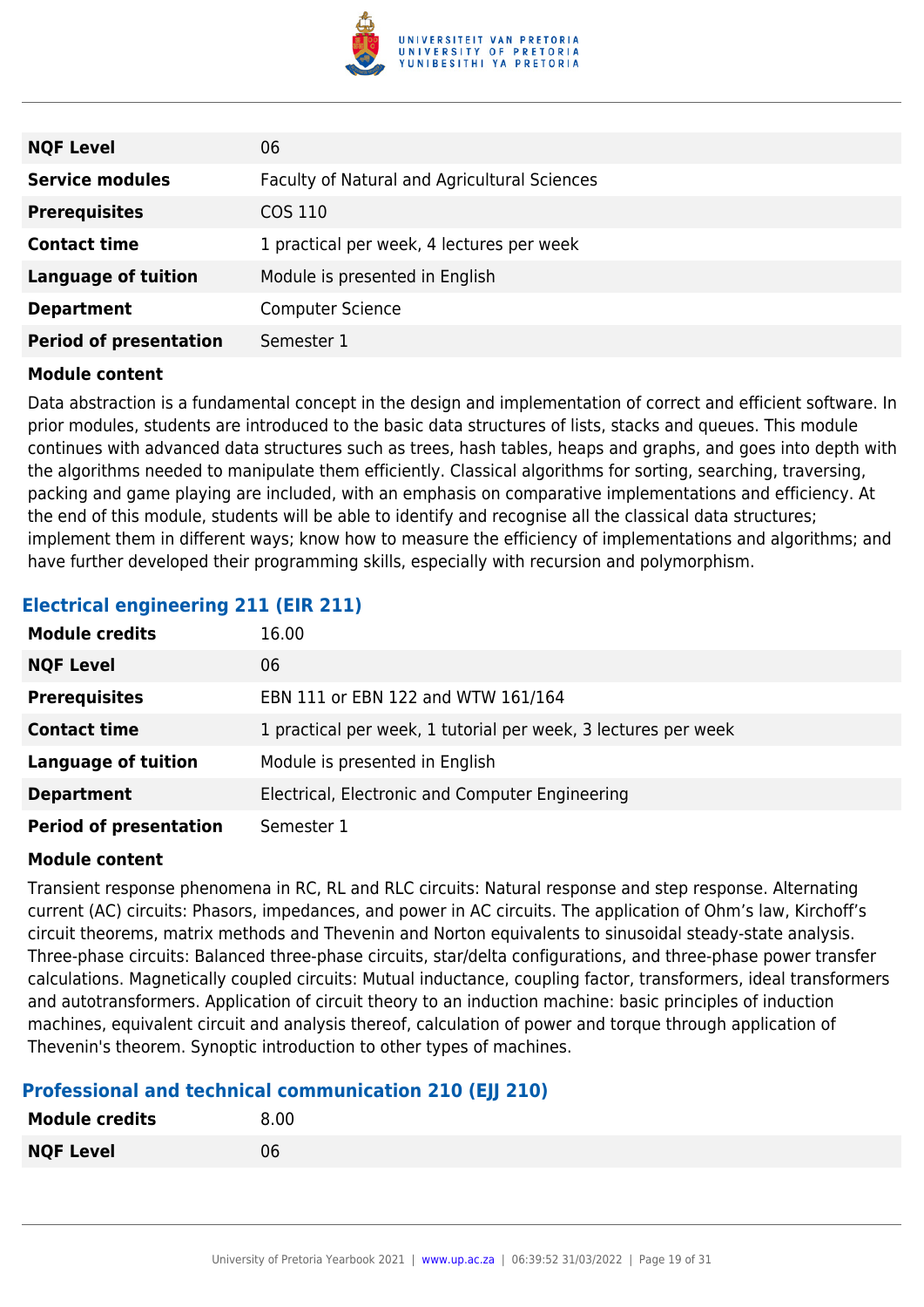

| <b>Prerequisites</b>          | No prerequisites.                               |
|-------------------------------|-------------------------------------------------|
| <b>Contact time</b>           | 2 lectures per week, 2 tutorials per week       |
| Language of tuition           | Module is presented in English                  |
| <b>Department</b>             | Electrical, Electronic and Computer Engineering |
| <b>Period of presentation</b> | Semester 1                                      |

Communicate effectively, both orally and in writing, with engineering audiences and the community at large. Written communication as evidenced by: uses appropriate structure, use of modern or electronic communication methods; style and language for purpose and audience; uses effective graphical support; applies methods of providing information for use by others involved in engineering activity; meets the requirements of the target audience. Effective oral communication as evidenced by appropriate structure, style and language; appropriate visual materials; delivers fluently; meets the requirements of the intended audience. Audiences range from engineering peers, management and lay persons, using appropriate academic or professional discourse. Typed reports range from short (300-1 000 word plus tables diagrams) to long (10 000-15 000 words plus tables, diagrams, references and appendices), covering material at exit level. Methods of providing information include the conventional methods of the discipline, for example engineering drawings, as well as subject-specific methods.

### **Linear systems 220 (ELI 220)**

| <b>Module credits</b>         | 16.00                                                          |
|-------------------------------|----------------------------------------------------------------|
| <b>NQF Level</b>              | 06                                                             |
| <b>Prerequisites</b>          | EIR 211/221 GS                                                 |
| <b>Contact time</b>           | 1 practical per week, 1 tutorial per week, 3 lectures per week |
| <b>Language of tuition</b>    | Module is presented in English                                 |
| <b>Department</b>             | Electrical, Electronic and Computer Engineering                |
| <b>Period of presentation</b> | Semester 2                                                     |

### **Module content**

Frequency domain analysis of linear time-invariant systems. Laplace, Fourier and Z-transforms applied to periodic, aperiodic and sampled signals; exponential and trigonometric Fourier series. Nyquist sampling theorem, transfer functions, poles and zeros, bandwidth and rise time, frequency response, impulse response, Bode diagrams, natural frequency, natural and forced response. Instability and oscillations. Computer simulation.

### **Introduction to programming and computer simulations 101 (EMR 101)**

| <b>Module credits</b> | 4.00                           |
|-----------------------|--------------------------------|
| <b>NQF Level</b>      | 05                             |
| <b>Prerequisites</b>  | No prerequisites.              |
| Language of tuition   | Module is presented in English |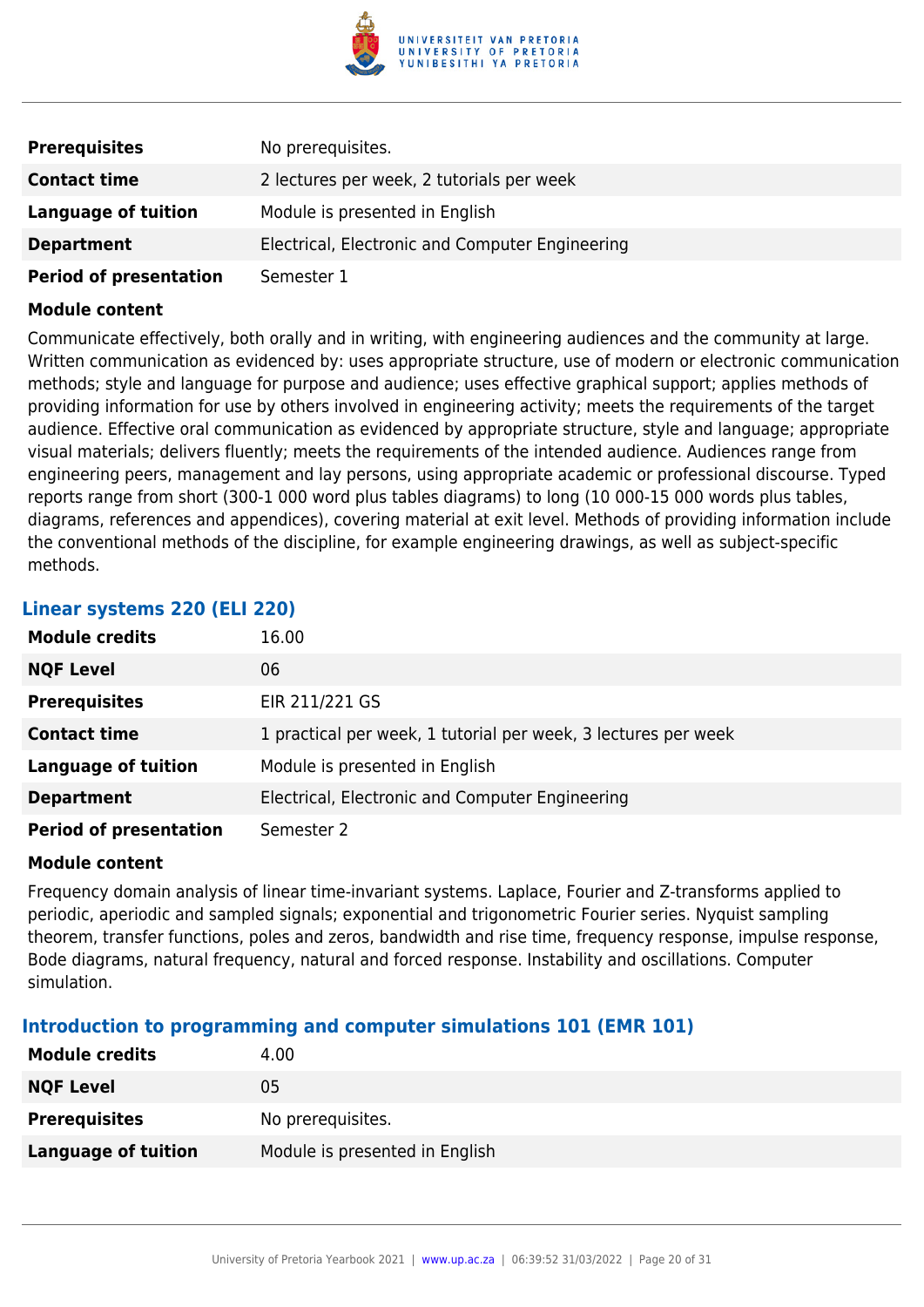

| <b>Department</b> | Electrical, Electronic and Computer Engineering |
|-------------------|-------------------------------------------------|
|-------------------|-------------------------------------------------|

**Period of presentation** Year

### **Module content**

This module is presented during the recess period at the end of the first semester. The module serves as an introduction to programming and computer simulations using a high-level industry-standard programming language to develop and support problem solving. Students will be informed by the Department if, for practical reasons, the module needs to be offered in a different time slot.

### **Digital systems 220 (ERS 220)**

| <b>Module credits</b>         | 16.00                                                          |
|-------------------------------|----------------------------------------------------------------|
| <b>NQF Level</b>              | 06                                                             |
| <b>Prerequisites</b>          | No prerequisites.                                              |
| <b>Contact time</b>           | 1 practical per week, 1 tutorial per week, 3 lectures per week |
| <b>Language of tuition</b>    | Module is presented in English                                 |
| <b>Department</b>             | Electrical, Electronic and Computer Engineering                |
| <b>Period of presentation</b> | Semester 2                                                     |

### **Module content**

Introduction to digital circuit design, digital representations of numbers, device electronics in digital circuits, representation and simplification of logic functions, components of combinational circuits, analysis and design of combinational circuits, components of sequential circuits, analysis and design of sequential circuits, programmable components for combinatorial and sequential logic.

### **Community-based project 203 (JCP 203)**

| <b>Module credits</b>         | 8.00                           |
|-------------------------------|--------------------------------|
| <b>NQF Level</b>              | 06                             |
| <b>Prerequisites</b>          | No prerequisites.              |
| <b>Contact time</b>           | 1 lecture per week             |
| <b>Language of tuition</b>    | Module is presented in English |
| <b>Department</b>             | <b>Informatics</b>             |
| <b>Period of presentation</b> | Year                           |

### **Module content**

This module is integrated into all undergraduate academic programmes offered by the Faculty. Main objectives: execution of a community project aimed at achieving a beneficial impact on a section of a socio-economically underprivileged community located in socio-economically deprived areas our society; awareness of personal, social and cultural values and an understanding of social issues; and development of life skills.

### **Mathematics 238 (WTW 238)**

**Module credits** 16.00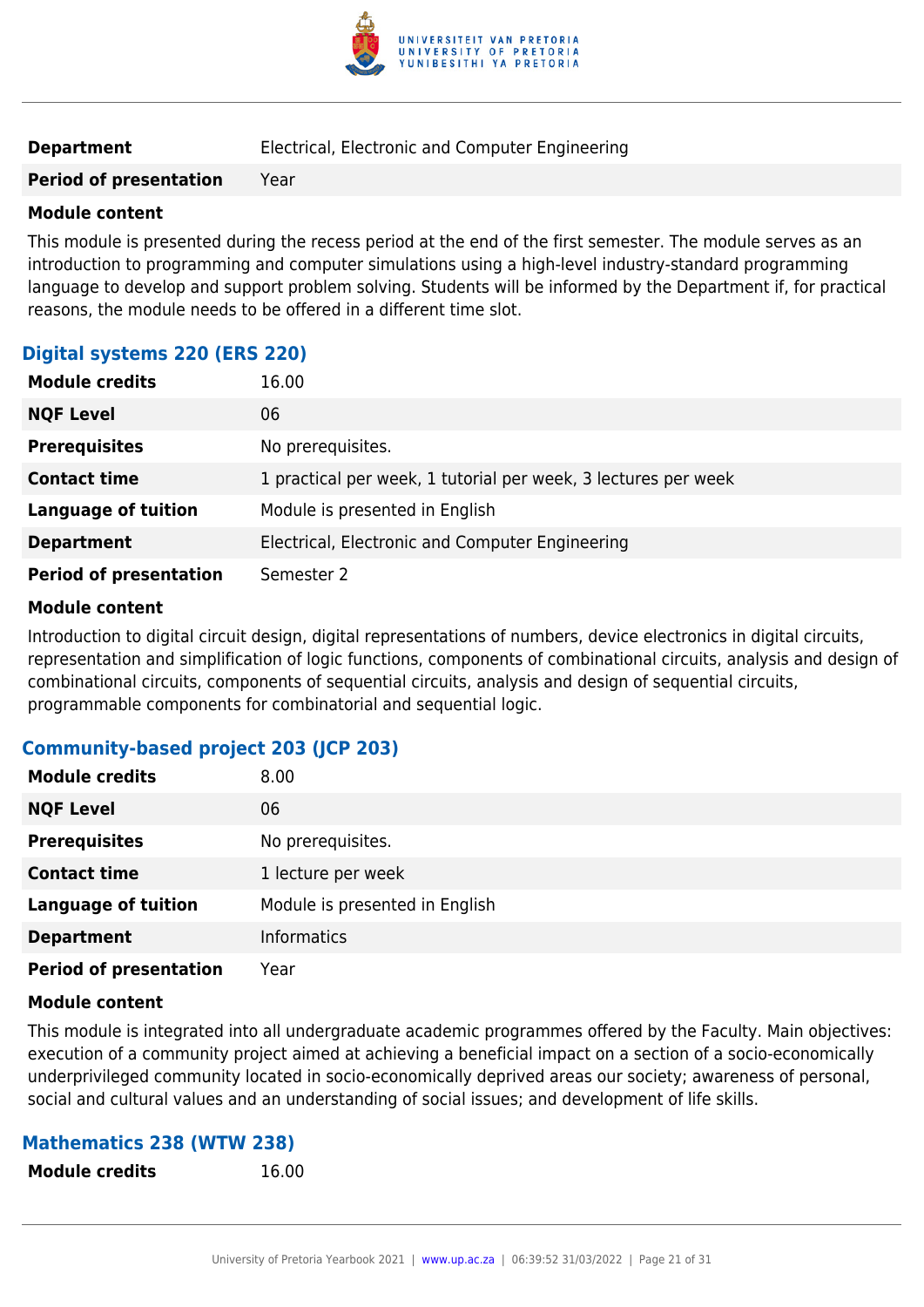

| <b>NQF Level</b>              | 06                                                                   |
|-------------------------------|----------------------------------------------------------------------|
| <b>Service modules</b>        | Faculty of Engineering, Built Environment and Information Technology |
| <b>Prerequisites</b>          | WTW 256 and WTW 258 GS                                               |
| <b>Contact time</b>           | 1 tutorial per week, 4 lectures per week                             |
| <b>Language of tuition</b>    | Module is presented in English                                       |
| <b>Department</b>             | Mathematics and Applied Mathematics                                  |
| <b>Period of presentation</b> | Semester 2                                                           |

Linear algebra, eigenvalues and eigenvectors with applications to first and second order systems of differential equations. Sequences and series, convergence tests. Power series with applications to ordinary differential equations with variable coefficients. Fourier series with applications to partial differential equations such as potential, heat and wave equations.

### **Differential equations 256 (WTW 256)**

| <b>Module credits</b>         | 8.00                                                                 |
|-------------------------------|----------------------------------------------------------------------|
| <b>NQF Level</b>              | 06                                                                   |
| <b>Service modules</b>        | Faculty of Engineering, Built Environment and Information Technology |
| <b>Prerequisites</b>          | WTW 158 and WTW 164                                                  |
| <b>Contact time</b>           | 1 tutorial per week, 2 lectures per week                             |
| <b>Language of tuition</b>    | Module is presented in English                                       |
| <b>Department</b>             | Mathematics and Applied Mathematics                                  |
| <b>Period of presentation</b> | Semester 1                                                           |
|                               |                                                                      |

### **Module content**

Theory and solution methods for linear differential equations as well as for systems of linear differential equations. Theory and solution methods for first order non-linear differential equations. The Laplace transform with application to differential equations. Application of differential equations to modelling problems.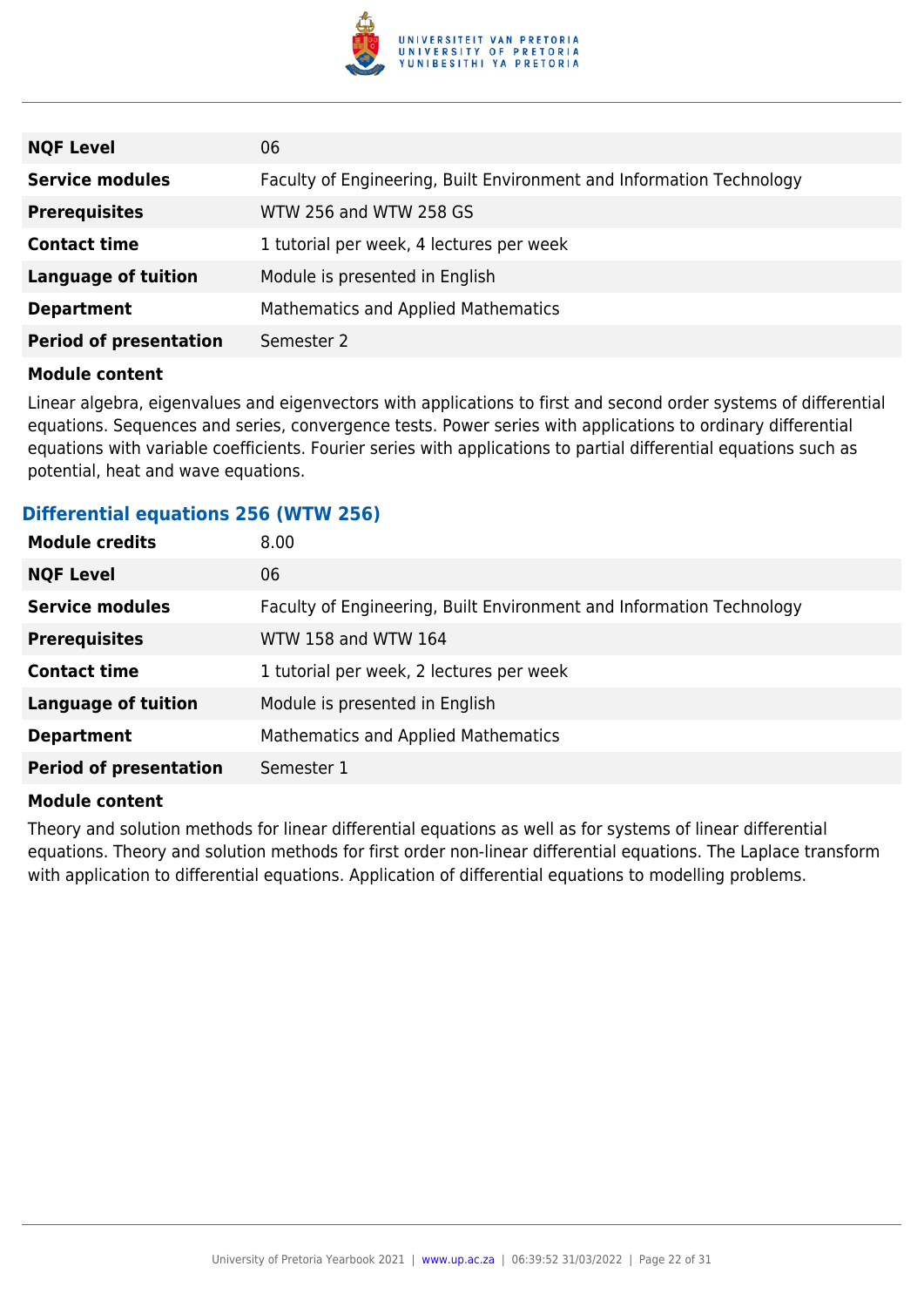

## Curriculum: Year 4

**Minimum credits: 152**

### **Core modules**

### **Engineering management 310 (BSS 310)**

| <b>Module credits</b>         | 8.00                               |
|-------------------------------|------------------------------------|
| <b>NQF Level</b>              | 07                                 |
| <b>Prerequisites</b>          | No prerequisites.                  |
| <b>Contact time</b>           | 3 lectures per week                |
| <b>Language of tuition</b>    | Module is presented in English     |
| <b>Department</b>             | Industrial and Systems Engineering |
| <b>Period of presentation</b> | Semester 1                         |

### **Module content**

The purpose of this module is to develop knowledge and understanding of engineering management principles and economic decision-making so that students can design, manage, evaluate and participate in engineering projects in the workplace. As such elements from engineering economics, project management and systems engineering are combined.

This module develops and assesses the students' competence in terms of ECSA Exit Level Outcome 11 relating to Engineering Management.

### **Intelligent systems 320 (EAI 320)**

| <b>Module credits</b>         | 16.00                                                          |
|-------------------------------|----------------------------------------------------------------|
| <b>NQF Level</b>              | 07                                                             |
| <b>Prerequisites</b>          | <b>WTW 258 GS</b>                                              |
| <b>Contact time</b>           | 1 practical per week, 1 tutorial per week, 3 lectures per week |
| <b>Language of tuition</b>    | Module is presented in English                                 |
| <b>Department</b>             | Electrical, Electronic and Computer Engineering                |
| <b>Period of presentation</b> | Semester 1                                                     |

### **Module content**

Practical application of neural networks, fuzzy logic, genetic algorithms and expert systems. Introduction to pattern recognition, optimization and problemsolving using intelligent systems techniques.

### **Control systems 320 (EBB 320)**

| <b>Module credits</b> | 16.00             |
|-----------------------|-------------------|
| <b>NQF Level</b>      | 07                |
| <b>Prerequisites</b>  | <b>ELI 220 GS</b> |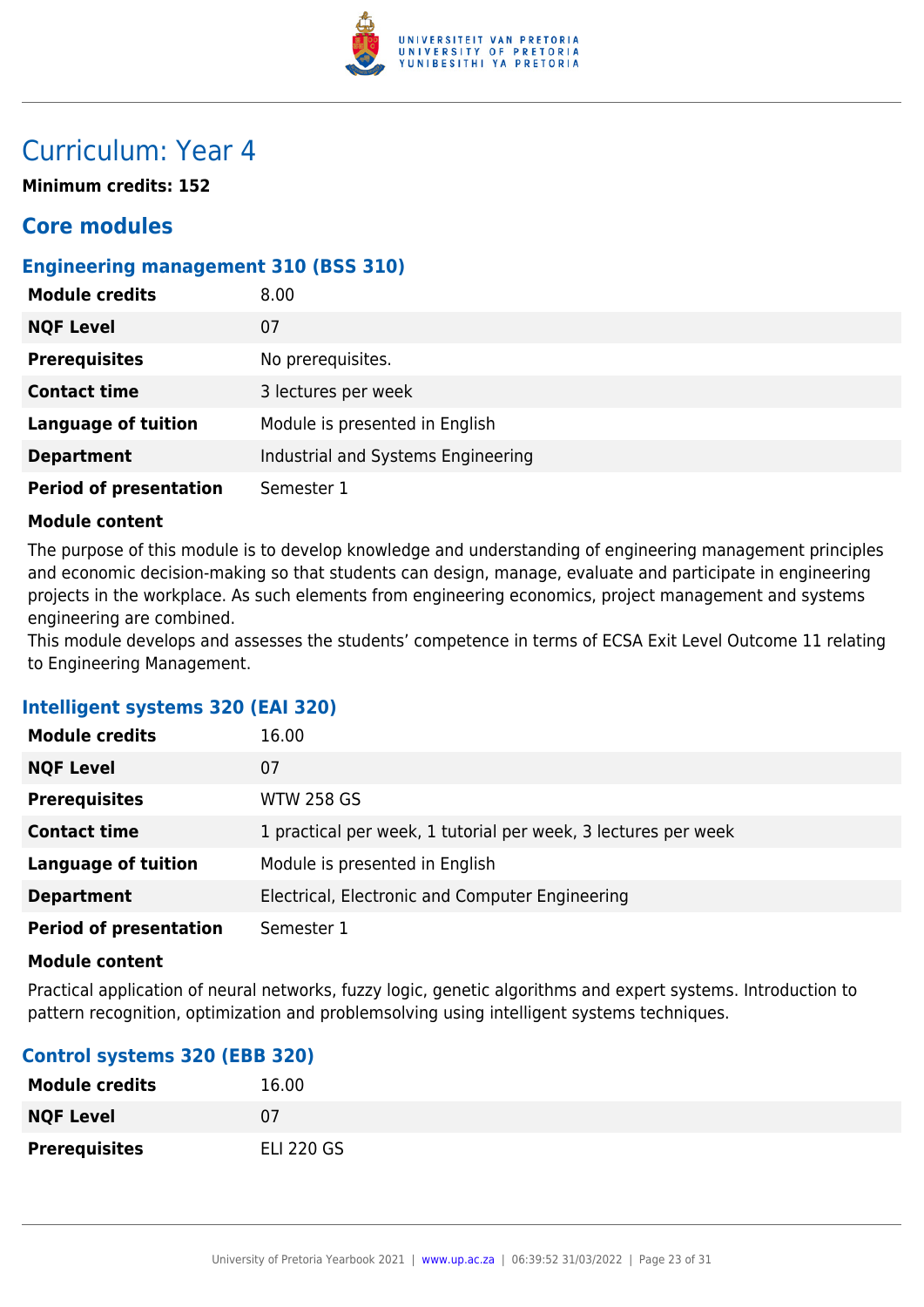

| <b>Contact time</b>           | 1 practical per week, 1 tutorial per week, 3 lectures per week |
|-------------------------------|----------------------------------------------------------------|
| Language of tuition           | Module is presented in English                                 |
| <b>Department</b>             | Electrical, Electronic and Computer Engineering                |
| <b>Period of presentation</b> | Semester 2                                                     |

Modelling and simulation of physical systems. Block and signal flow diagrams. State variable formulation. Time and frequency domain analysis. Stability and sensitivity. Design methods, cascade (eg. PID) and feedback controllers.

### **Digital communication 310 (EDC 310)**

| <b>Module credits</b>         | 16.00                                                          |
|-------------------------------|----------------------------------------------------------------|
| <b>NQF Level</b>              | 07                                                             |
| <b>Prerequisites</b>          | <b>ELI 220 GS</b>                                              |
| <b>Contact time</b>           | 1 practical per week, 1 tutorial per week, 3 lectures per week |
| <b>Language of tuition</b>    | Module is presented in English                                 |
| <b>Department</b>             | Electrical, Electronic and Computer Engineering                |
| <b>Period of presentation</b> | Semester 2                                                     |

### **Module content**

Basic Signals Theory, Transform theory (Fourier, Laplace and Z-transform) and Linear Systems. Overview of stochastic processes: Stationarity and ergodicity. Noise and channel models. Transmission effects. Definition of information and coding of analog information sources. Shannon's Channel Capacity Theorem. Introduction to channel (error) detection and correction coding: Block and Convolutional coding. Maximum-likelihood sequence decoding: The Viterbi algorithm. Analysis of digital modulation techniques in AWGN. Optimal Receiver design. Nyquist and Partial-Response systems. Power Spectral Density (PSD) of random data signals. Digital Transmission through band-limited channels: ISI, Nyquist criteria and equalizers. Data communication standards and protocols. The focus will be on applications in the computer and network environments.

### **Information technology practice 320 (EIW 320)**

| <b>Module credits</b>         | 8.00                                            |
|-------------------------------|-------------------------------------------------|
| <b>NQF Level</b>              | 07                                              |
| <b>Prerequisites</b>          | <b>EIW 221</b>                                  |
| <b>Contact time</b>           | 2 weeks                                         |
| <b>Language of tuition</b>    | Module is presented in English                  |
| <b>Department</b>             | Electrical, Electronic and Computer Engineering |
| <b>Period of presentation</b> | Year                                            |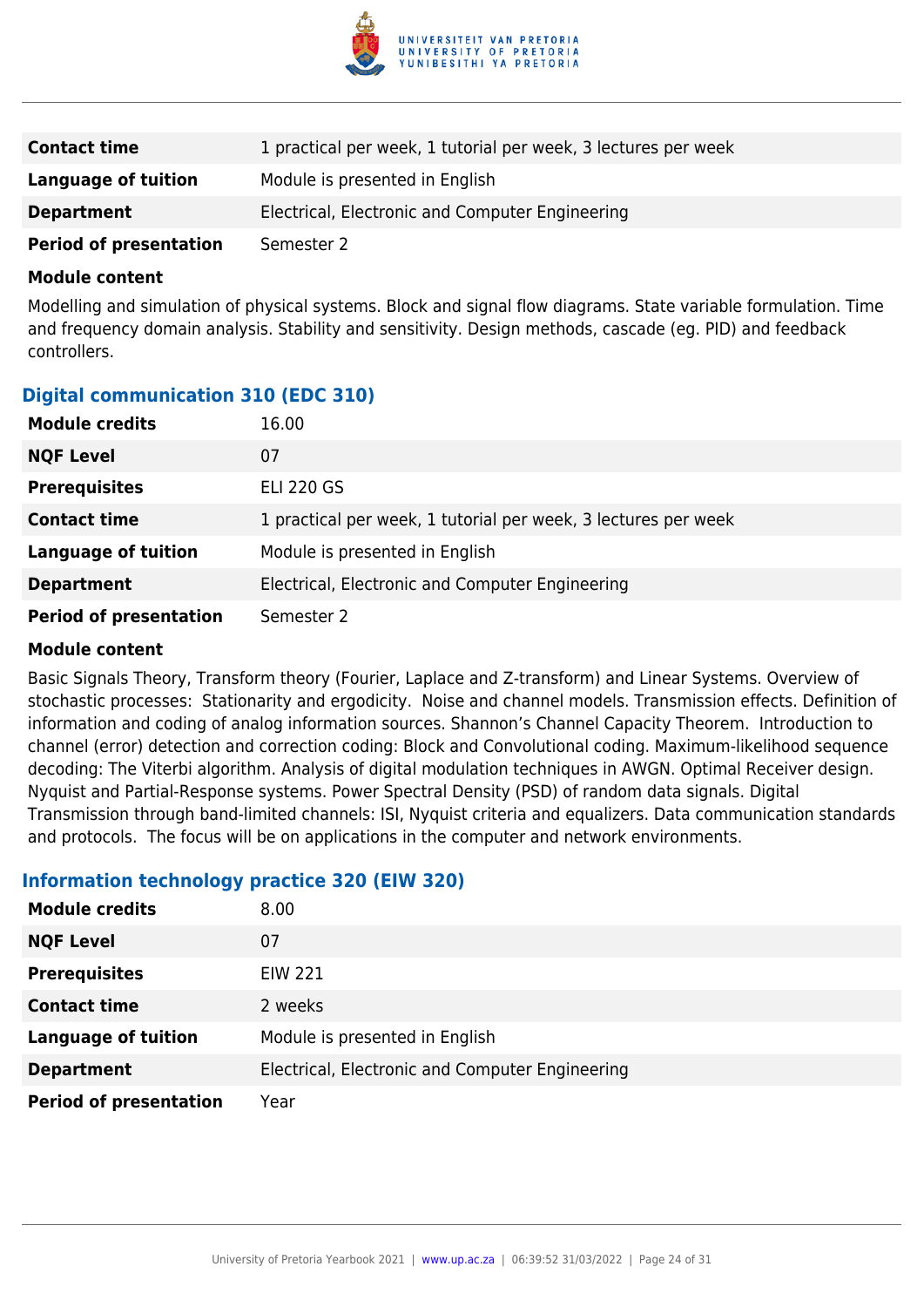

This module is offered during the recess period at the end of the third year of study. In this module students receive practical training in computers and computer networks. Students will be informed by the Department if, for practical reasons, the module needs to be offered in a different time slot.

### **Electromagnetic compatibility 310 (EME 310)**

| <b>Module credits</b>         | 16.00                                                          |
|-------------------------------|----------------------------------------------------------------|
| <b>NQF Level</b>              | 07                                                             |
| <b>Prerequisites</b>          | No prerequisites.                                              |
| <b>Contact time</b>           | 1 practical per week, 1 tutorial per week, 3 lectures per week |
| <b>Language of tuition</b>    | Module is presented in English                                 |
| <b>Department</b>             | Electrical, Electronic and Computer Engineering                |
| <b>Period of presentation</b> | Semester 1                                                     |

### **Module content**

Introduction - electromagnetic spectrum, parameters of digital signals, circuit theory vs. microwave techniques; Transmission lines - lumped element model, transmission line equations, wave propagation, lossless lines, input impedance, short and open circuited and λ/4 lines, power flow, transients, S-parameters; Electrodynamic fields plane waves, propagation in dielectrics and conductors, shields, Lenz's law, Faraday's law, Maxwell's equations, transformers, storage fields vs. radiation fields, near and far fields, mechanisms of radiation; Static electric and magnetic fields – sources of fields, voltage, electrostatic induction, capacitance, electric and magnetic dipoles, permittivity, permeability, conductivity, magnetic materials, etc.; Non-ideal components – non-ideal resistor, inductor, - capacitor, - wires, high-frequency measurements; Electromagnetic compatibility – spectrum of digital signals, interference, PCB layout, PCB shielding, grounding methods, power supply decoupling, ground loops, differential and common mode radiation, cable shielding.

### **Microprocessors 310 (EMK 310)**

| <b>Module credits</b>         | 16.00                                                          |
|-------------------------------|----------------------------------------------------------------|
| <b>NQF Level</b>              | 07                                                             |
| <b>Prerequisites</b>          | ERS 220 GS, ELI 220 GS, ENE 310/ ENE 310#                      |
| <b>Contact time</b>           | 1 practical per week, 1 tutorial per week, 3 lectures per week |
| <b>Language of tuition</b>    | Module is presented in English                                 |
| <b>Department</b>             | Electrical, Electronic and Computer Engineering                |
| <b>Period of presentation</b> | Semester 1                                                     |

### **Module content**

Hardware based introduction to system designing microprocessors. General microprocessor architecture assembly language and limited C embedded code development, with specific focus on a RISC (Microchip PIC 18) and MIPS (Microchip PIC 32) type processor, memory interfacing and address decoding, microprocessor input/output and interfacing, general programming concepts, general microprocessor system design principles, current trends and new processors exposure to development boards and integrated development environments.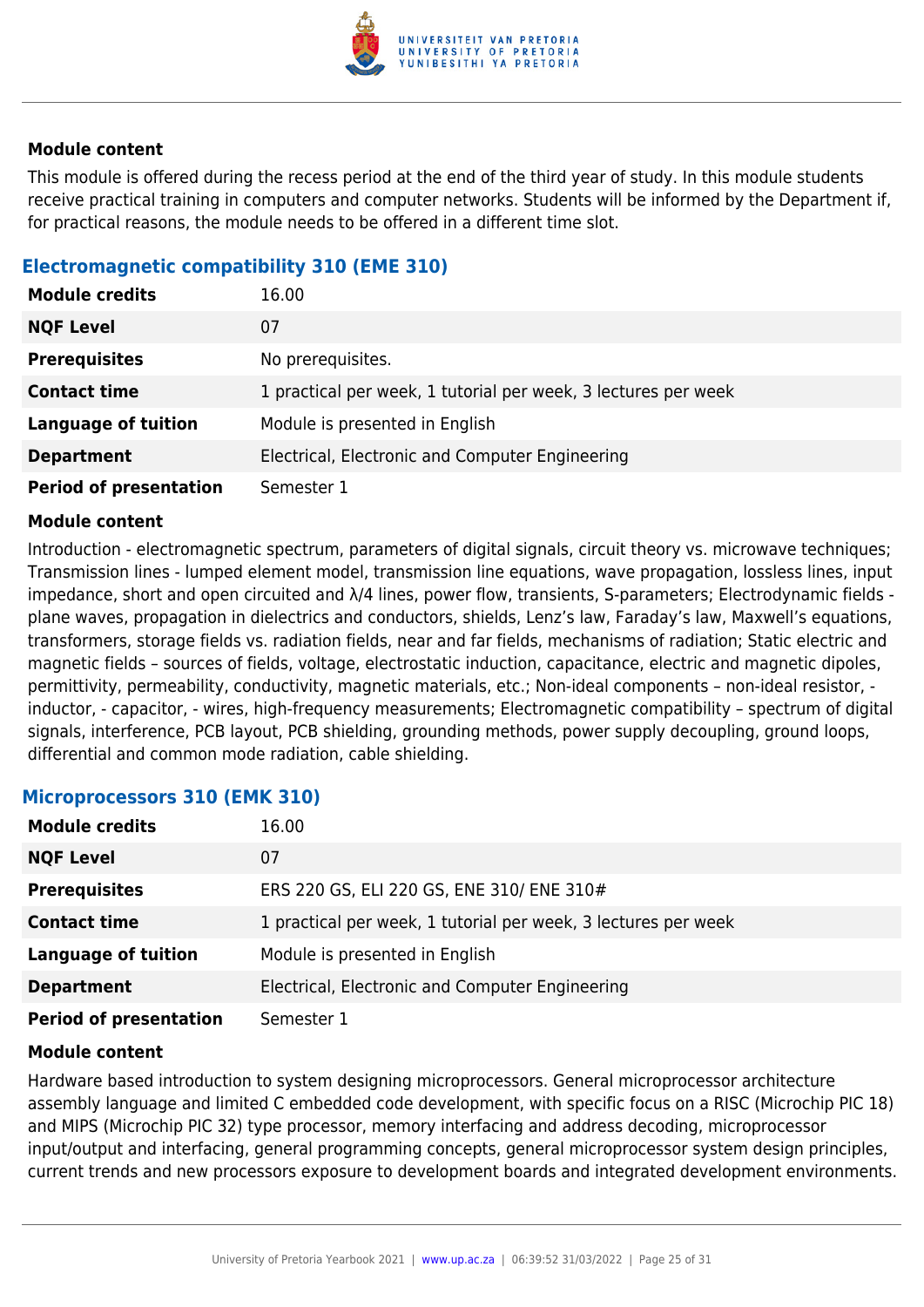

### **Analogue electronics 310 (ENE 310)**

| <b>Module credits</b>         | 16.00                                                          |
|-------------------------------|----------------------------------------------------------------|
| <b>NQF Level</b>              | 07                                                             |
| <b>Prerequisites</b>          | <b>ELI 220 GS</b>                                              |
| <b>Contact time</b>           | 1 practical per week, 1 tutorial per week, 3 lectures per week |
| <b>Language of tuition</b>    | Module is presented in English                                 |
| <b>Department</b>             | Electrical, Electronic and Computer Engineering                |
| <b>Period of presentation</b> | Semester 1                                                     |

### **Module content**

Amplifier concepts: gain, input impedance, output impedance, bandwidth, cascaded stages. Amplifier power dissipation and power efficiency. Operational amplifiers: non-ideal, limitations, low power, programmable. Diode operational circuits: Logarithmic amplifiers, peak detector, clamp, absolute value, voltage regulators. Feedback and stability in amplifiers. Operational circuits: Instrumentation amplifiers, multipliers, oscillators, filters, translinear circuits, and sampling electronics.

### **Software engineering 321 (EPE 321)**

| <b>Module credits</b>         | 16.00                                                          |
|-------------------------------|----------------------------------------------------------------|
| <b>NQF Level</b>              | 07                                                             |
| <b>Prerequisites</b>          | COS 212                                                        |
| <b>Contact time</b>           | 1 practical per week, 1 tutorial per week, 3 lectures per week |
| <b>Language of tuition</b>    | Module is presented in English                                 |
| <b>Department</b>             | Electrical, Electronic and Computer Engineering                |
| <b>Period of presentation</b> | Semester 2                                                     |

### **Module content**

Software engineering deals with the application of engineering principles to develop and maintain high-quality software that is reliable and that works efficiently. Software engineering includes defining software requirements and performing software design, software construction, software testing, and software maintenance tasks. The module exposes students to various methodologies in the different stages of the software life cycle, the problems of group work, and software configuration management with versioning systems such as CVS. The student is exposed to object modelling techniques and languages such as UML, as well as advanced debugging and testing techniques.

### **Computer engineering design 320 (ERD 320)**

| <b>Module credits</b> | 16.00                                                           |
|-----------------------|-----------------------------------------------------------------|
| <b>NQF Level</b>      | 07                                                              |
| <b>Prerequisites</b>  | <b>EMK 310 GS</b>                                               |
| <b>Contact time</b>   | 1 tutorial per week, 2 lectures per week, 2 practicals per week |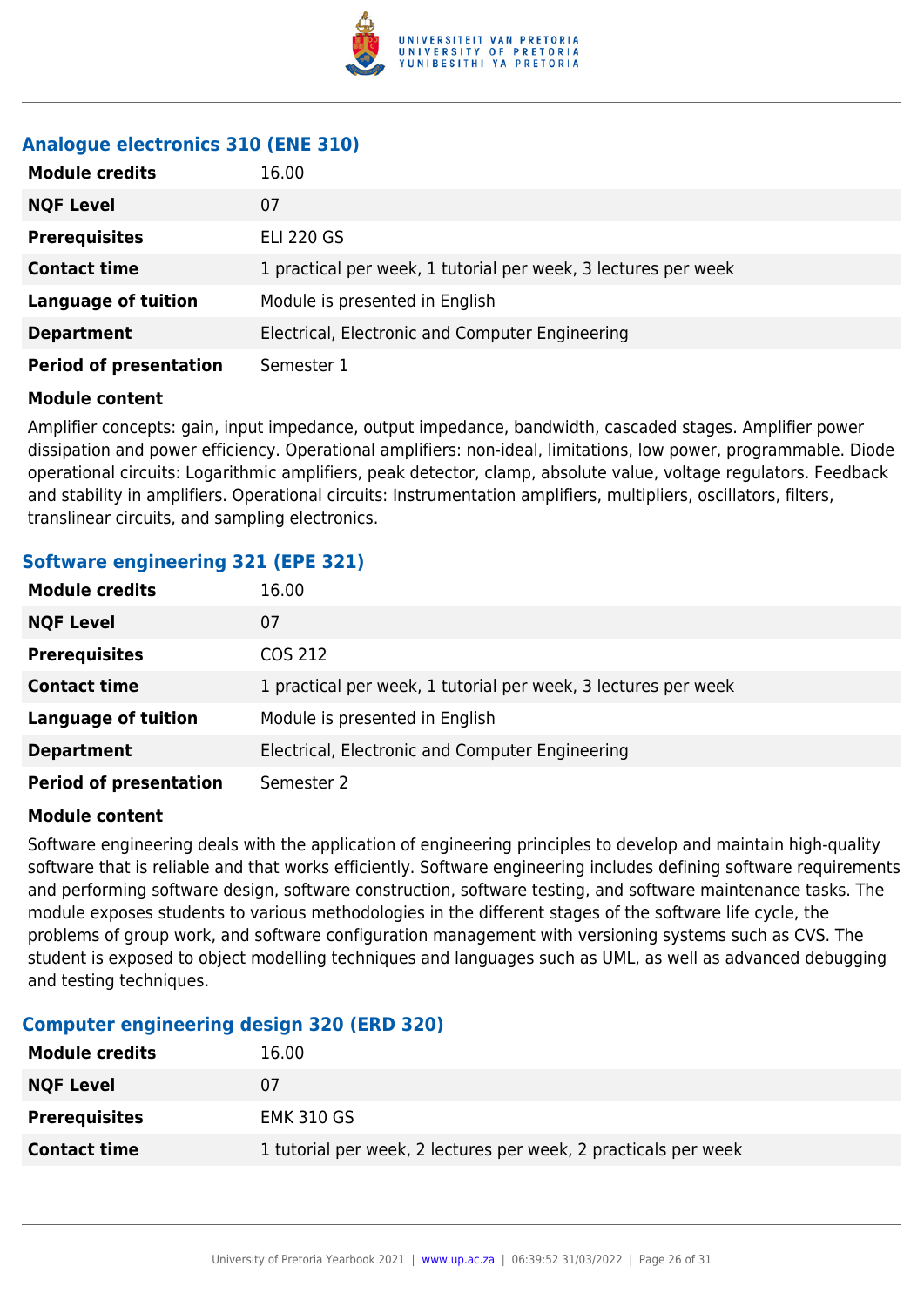

| Language of tuition           | Module is presented in English                  |
|-------------------------------|-------------------------------------------------|
| <b>Department</b>             | Electrical, Electronic and Computer Engineering |
| <b>Period of presentation</b> | Semester 2                                      |

In this module, students are required to generate a creative system design through synthesis and integration of components and subsystems. Students have to acquire technical knowledge through independent learning, and demonstrate a competency to work in a technical design team to realise and demonstrate a working product. This practical component is augmented by theoretical instruction in the fundamentals of system engineering, industry standards and practices, PCB layout techniques, and packaging technology.

### **Engineering activity and group work 320 (MIA 320)**

| <b>Module credits</b>         | 8.00                                                                       |
|-------------------------------|----------------------------------------------------------------------------|
| <b>NQF Level</b>              | 07                                                                         |
| <b>Prerequisites</b>          | (CJJ 310) or (EJJ 210) or (BJJ 210) or (MJJ 210) or (NJJ 210) or (PJJ 210) |
| <b>Contact time</b>           | 1 other contact session per week, 2 lectures per week                      |
| <b>Language of tuition</b>    | Module is presented in English                                             |
| <b>Department</b>             | Mechanical and Aeronautical Engineering                                    |
| <b>Period of presentation</b> | Semester 2                                                                 |

### **Module content**

Two exit learning outcomes (ELO) of ECSA are addressed and each must be passed in the same semester. ELO7: Demonstrate critical awareness of the impact of engineering activity on the social, industrial and physical environment. The history of engineering globally and in South Africa. Most important engineering projects globally and in South Africa. The impact of technology on society. Occupational and public health and safety. Occupational Health and Safety Act. Impacts on the physical environment. The personal, social, cultural values and requirements of those affected by engineering activity. The combination of social, workplace (industrial) and physical environmental factors are appropriate to the discipline of the qualification. ELO8: Demonstrate competence to work effectively on a small project as an individual, in teams and in multidisciplinary environments. Identifies and focuses on objectives. Works strategically. Executes tasks effectively. Delivers completed work on time. Effective team work: Makes individual contribution to team activity; performs critical functions; enhances work of fellow team members; benefits from support of team members; communicates effectively with team members; delivers completed work on time. Multidisciplinary work by the following: Acquires a working knowledge of co-workers' discipline; uses a systems engineering approach; communicates across disciplinary boundaries. Report and presentation on team project. Tasks require co-operation across at least one disciplinary boundary. Students acquire a working knowledge of co-workers discipline. Students communicate between disciplinary boundaries.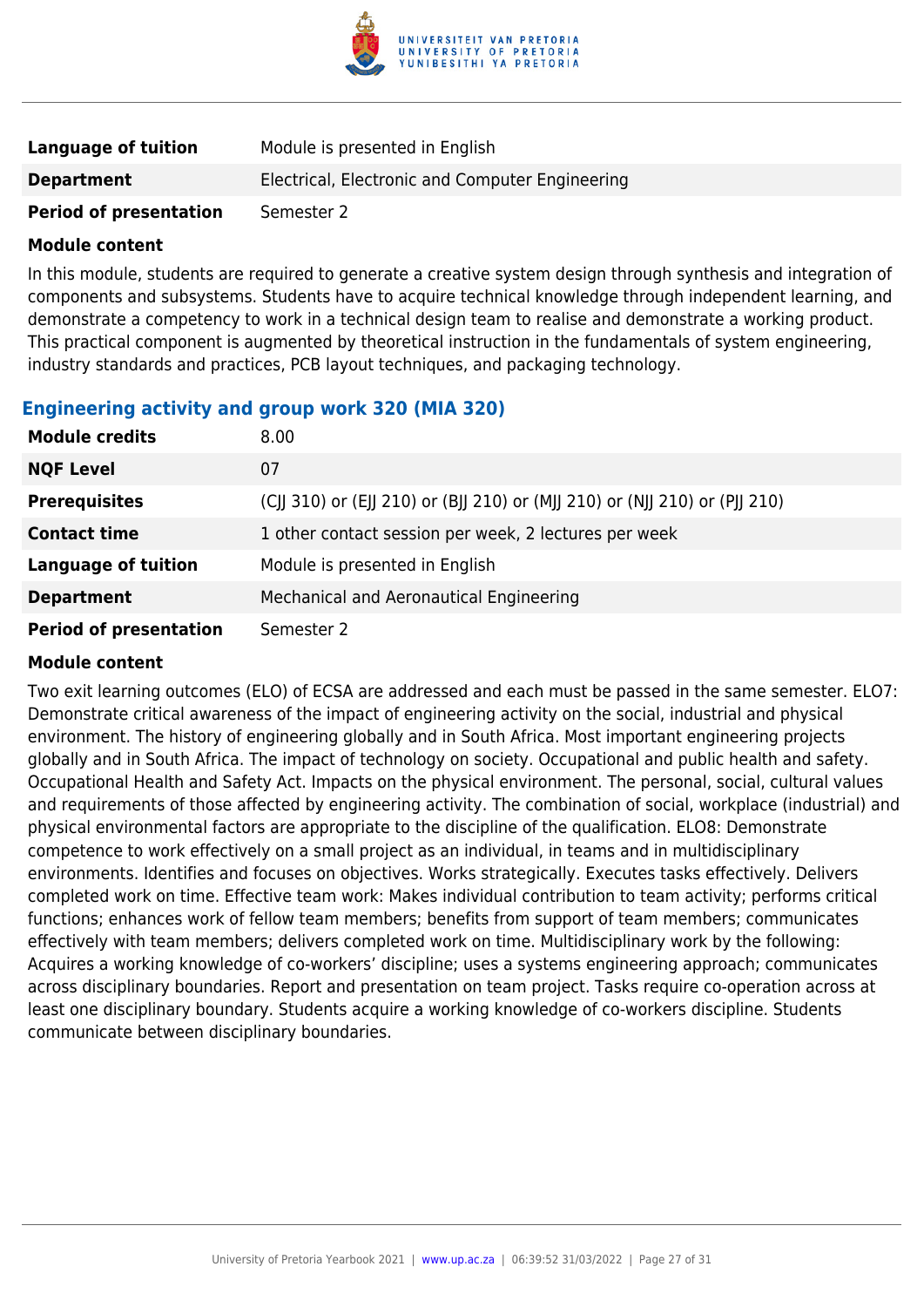

## Curriculum: Final year

**Minimum credits: 152**

### **Core modules**

### **Computer engineering: Architecture and systems 410 (EAS 410)**

| <b>Module credits</b>         | 16.00                                                          |
|-------------------------------|----------------------------------------------------------------|
| <b>NQF Level</b>              | 08                                                             |
| <b>Prerequisites</b>          | <b>EMK 310 GS</b>                                              |
| <b>Contact time</b>           | 1 practical per week, 1 tutorial per week, 3 lectures per week |
| <b>Language of tuition</b>    | Module is presented in English                                 |
| <b>Department</b>             | Electrical, Electronic and Computer Engineering                |
| <b>Period of presentation</b> | Semester 1                                                     |

### **Module content**

This module aims to provide a strong foundation for allowing students to understand modern computer architectures and systems. Microarchitectures and instruction set architectures (ISAs) will be studied in detail, as well as computer memory types and their organisation. The study will also cover performance acceleration techniques such as caching and pipelining.

Topics relating to parallel processing will be studied, including instruction level parallel processing (SIMD), multithreading and multi-core processors as well as their synchronisation. Specialised architectures and techniques used in embedded processors (such as those found in smartphones) will be explored. The module also provides an overview of advanced computer communication buses, memory and storage systems prevalent in enterprise class computing (data centres), including topics such as: network-attached storage NAS, virtualisation, clusters, grid computing and cloud computing. Practicals will demonstrate various elements of computer architectures using VHDL.

### **e-Business and network security 410 (EHN 410)**

| <b>Module credits</b>         | 16.00                                                          |
|-------------------------------|----------------------------------------------------------------|
| <b>NQF Level</b>              | 08                                                             |
| <b>Prerequisites</b>          | No prerequisites.                                              |
| <b>Contact time</b>           | 1 practical per week, 1 tutorial per week, 3 lectures per week |
| <b>Language of tuition</b>    | Module is presented in English                                 |
| <b>Department</b>             | Electrical, Electronic and Computer Engineering                |
| <b>Period of presentation</b> | Semester 1                                                     |

### **Module content**

Commerce via the Internet, electronic payment systems, virtual organisations and electronic business. Introduction to data security, system security, network security, user considerations, firewalls, encryption, access control and social engineering.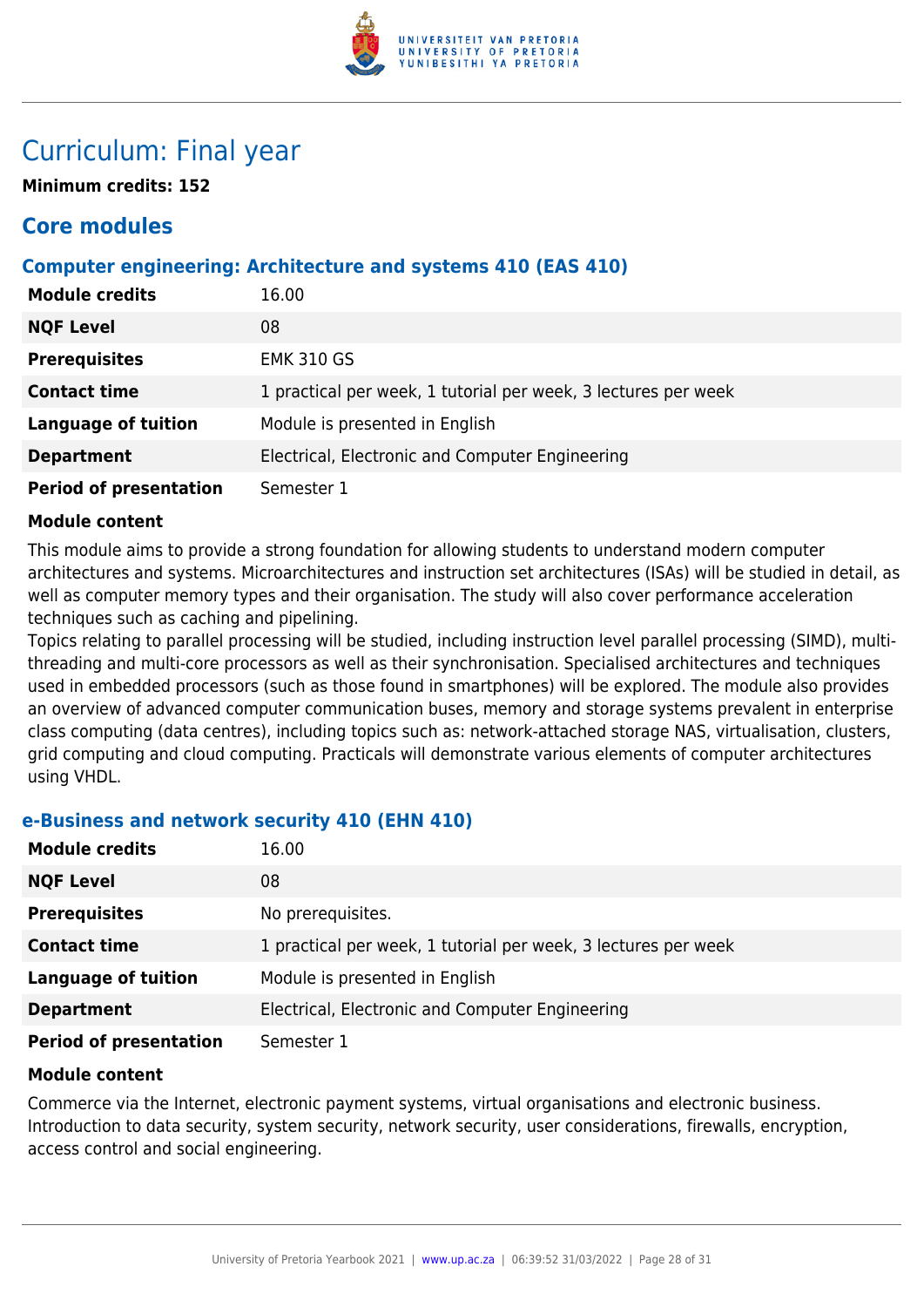

### **Project 402 (EPR 402)**

| <b>Module credits</b>         | 64.00                                           |
|-------------------------------|-------------------------------------------------|
| <b>NQF Level</b>              | 08                                              |
| <b>Prerequisites</b>          | ERD 320 Finalists only                          |
| <b>Contact time</b>           | 1 lecture per week                              |
| <b>Language of tuition</b>    | Module is presented in English                  |
| <b>Department</b>             | Electrical, Electronic and Computer Engineering |
| <b>Period of presentation</b> | Year                                            |

### **Module content**

This module entails the individual completion of an engineering project from concept to delivery. The student must demonstrate independent mastery of an engineering project. The module focuses on the formulation of an engineering problem, the development of appropriate technical specifications, project planning and management and then completion of a technical project of a given nature, scope and complexity. The nature of projects is either mainly design (design, synthesis and testing) with a smaller component of investigation (experimental work and data analysis), or, alternatively, mainly investigation with a smaller component of design. As final step in the project, the student evaluates the final outcome of the design or investigation against the specifications and he/she also evaluates the impact of the project (social, legal, safety and environmental). Oral and written technical communication is evaluated as an important part of the module.

### **Practical training and report 423 (EPY 423)**

| <b>Module credits</b>         | 16.00                                           |
|-------------------------------|-------------------------------------------------|
| <b>NQF Level</b>              | 08                                              |
| <b>Prerequisites</b>          | No prerequisites.                               |
| <b>Contact time</b>           | 1 lecture per week                              |
| <b>Language of tuition</b>    | Module is presented in English                  |
| <b>Department</b>             | Electrical, Electronic and Computer Engineering |
| <b>Period of presentation</b> | Semester 2                                      |

### **Module content**

Four weeks practice-orientated experience at any institution of the student's choice (preferably in electrical, electronic or computer engineering). The student must acquire experience in the working environment and more specifically work ethics, ecology, economy, punctuality, knowledge of human nature, etc. One week after the commencement of the second semester the student must submit a report on the aspects of his/her work experience as determined by the Head of the Department.

### **Research project 420 (ERP 420)**

| <b>Module credits</b> | 16.00             |
|-----------------------|-------------------|
| <b>NQF Level</b>      | 08                |
| <b>Prerequisites</b>  | No prerequisites. |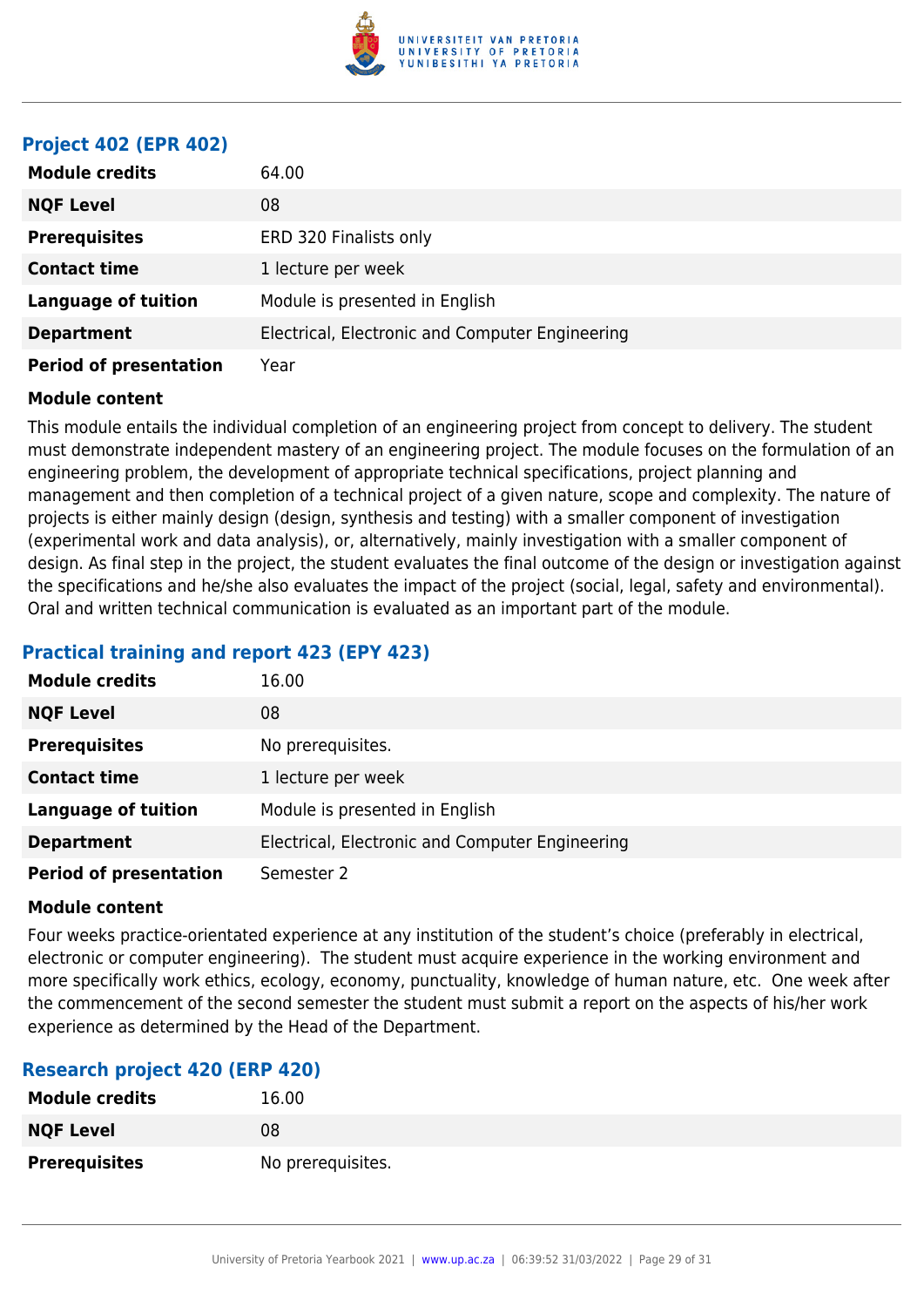

| <b>Contact time</b>           | 1 tutorial per week, 2 lectures per week, 2 practicals per week |
|-------------------------------|-----------------------------------------------------------------|
| Language of tuition           | Module is presented in English                                  |
| <b>Department</b>             | Electrical, Electronic and Computer Engineering                 |
| <b>Period of presentation</b> | Semester 2                                                      |

Specific niche areas from computer engineering are addressed within the context of a research project. The student should be able to demonstrate competence in designing and conducting investigations and experiments; to analyse the results; to select and use appropriate engineering tools and software; to interpret and derive information from the data; to draw conclusions based on evidence and to communicate the purpose, process and outcomes in a report.

### **DSP programming and application 411 (ESP 411)**

| <b>Module credits</b>         | 16.00                                                          |
|-------------------------------|----------------------------------------------------------------|
| <b>NQF Level</b>              | 08                                                             |
| <b>Prerequisites</b>          | ESC 320 GS or EDC 310 GS                                       |
| <b>Contact time</b>           | 1 practical per week, 1 tutorial per week, 3 lectures per week |
| <b>Language of tuition</b>    | Module is presented in English                                 |
| <b>Department</b>             | Electrical, Electronic and Computer Engineering                |
| <b>Period of presentation</b> | Semester 1                                                     |

### **Module content**

Fourier-Transform: revise the Discrete Fourier-Transform (DFT); Fast Fourier-Transform (FFT). Digital filters; cyclic convolution; overlap-and-add as well as overlap-and-save methods; design of FIR- and IIR-filters (incorporating the effect of finite word lengths). Implementation: computer architecture and DSP processors; Mapping of DSP algorithms onto DSP hardware. Projects: simulation (in C) and real-time implementation of selected signal processing algorithms on DSP hardware.

### **Engineering professionalism 410 (IPI 410)**

| <b>Module credits</b>         | 8.00                                                  |
|-------------------------------|-------------------------------------------------------|
| <b>NQF Level</b>              | 08                                                    |
| <b>Prerequisites</b>          | No prerequisites.                                     |
| <b>Contact time</b>           | 1 other contact session per week, 2 lectures per week |
| <b>Language of tuition</b>    | Module is presented in English                        |
| <b>Department</b>             | Mining Engineering                                    |
| <b>Period of presentation</b> | Semester 1                                            |